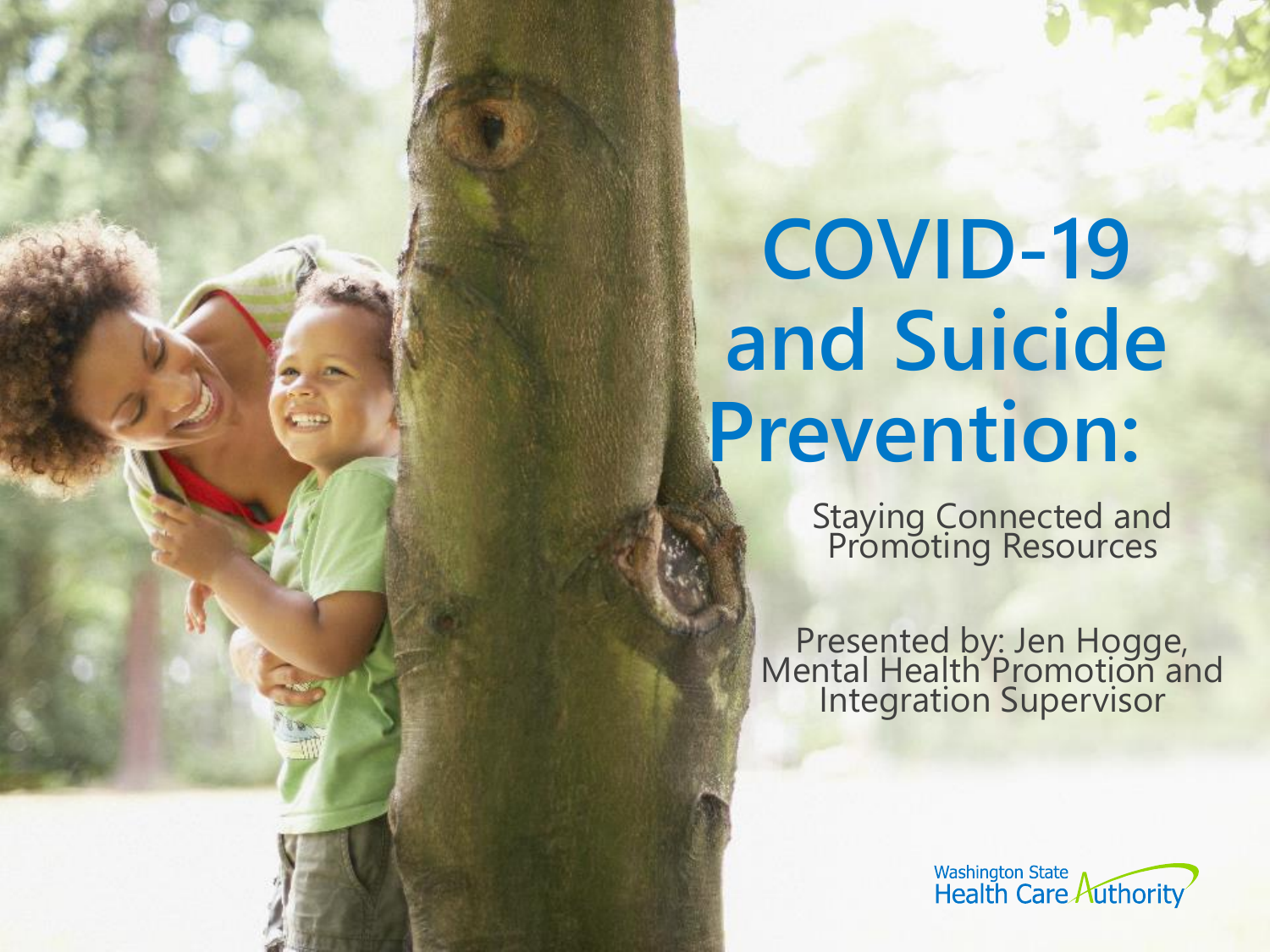

- **O** Define the Protective Factor of Connectedness
- **Review Digital Resources for DBHR Approved** Programs
- **Review Safe Messaging Guidelines for Social Media**
- **O** Identify ways people can connect while social distancing

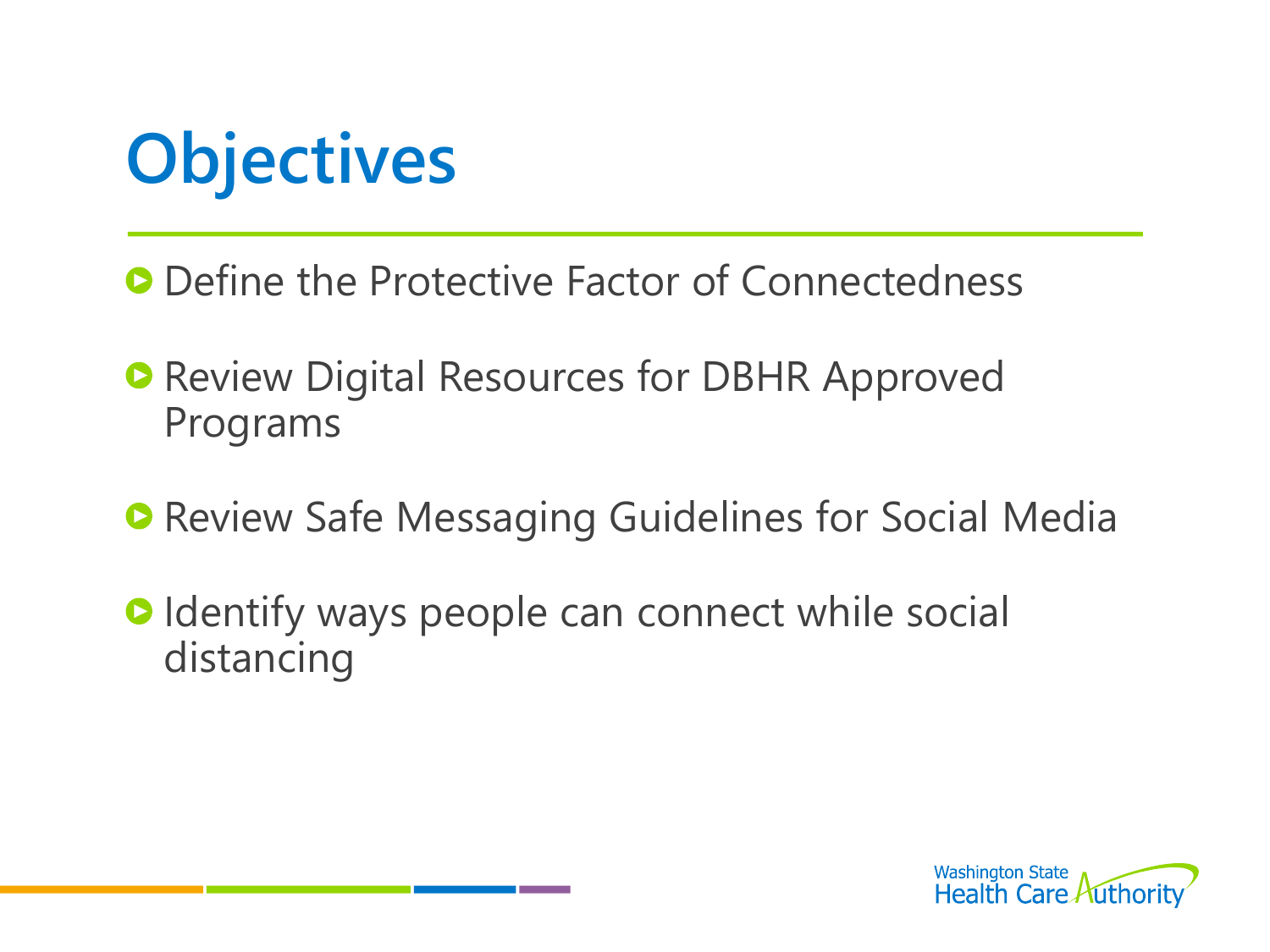#### **Mindful Pause**

Let's take a moment to truly transition to this time together



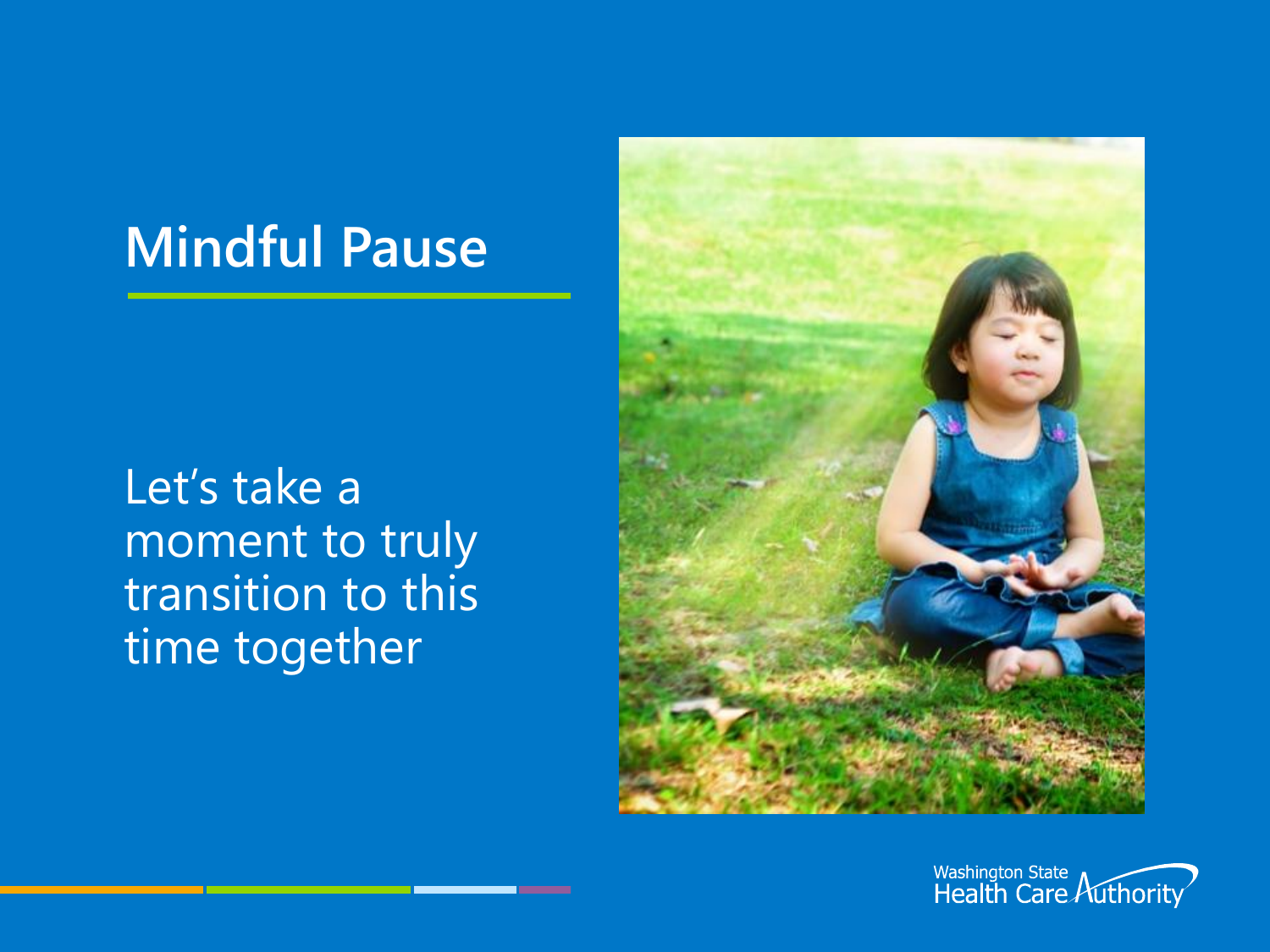### **Risk and Protective Factors**

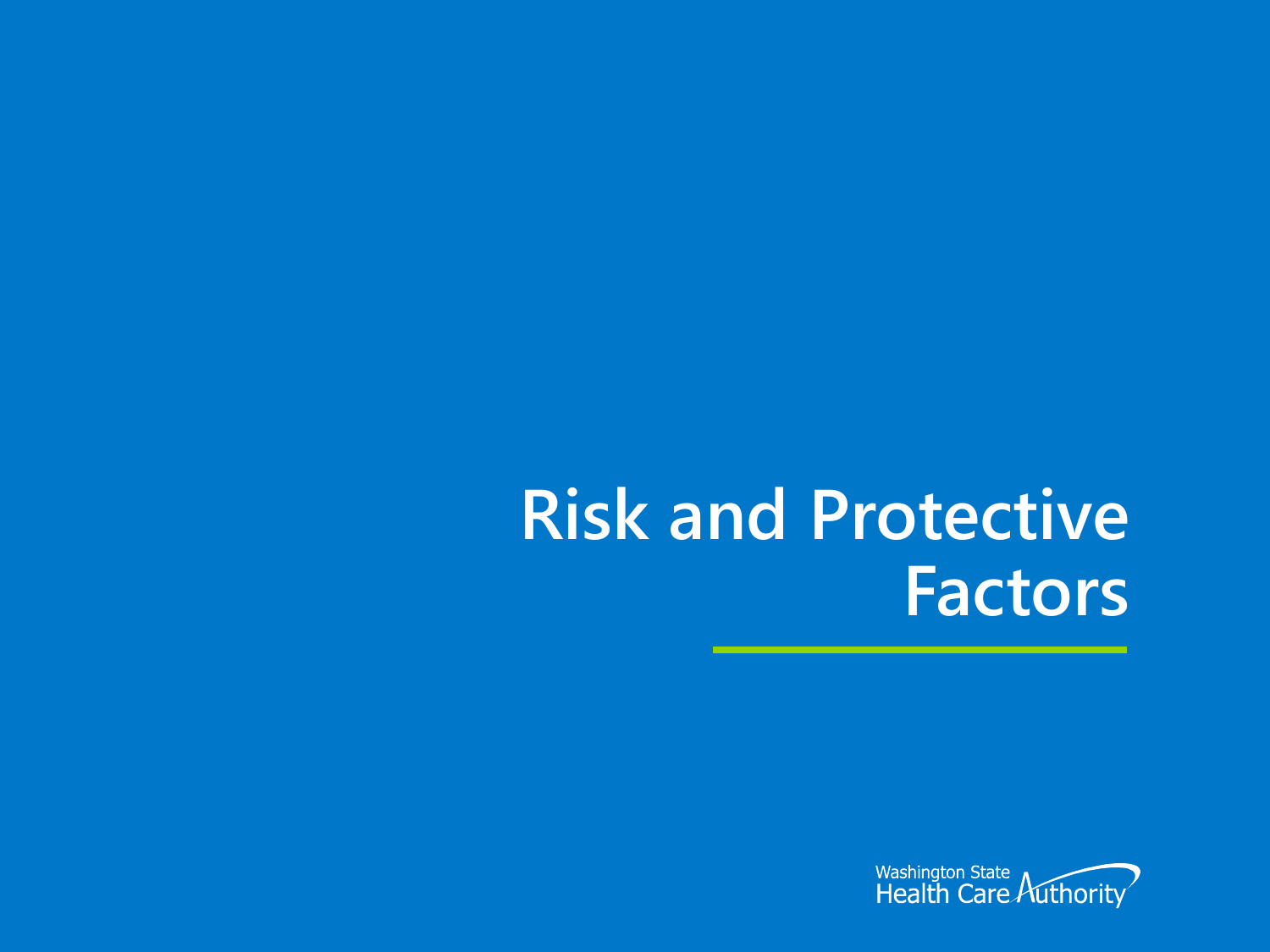### **Risk Factors**

| • Local epidemics of<br>Family history of<br>• Easy access to lethal<br>• Pervious attempts<br>methods<br>suicide<br>suicide<br>• History of mental<br>disorders, particularly<br>Family history of child<br>• Cultural and religious<br>Barriers to accessing<br>$\bullet$<br>clinical depression<br>mental health<br>maltreatment                                        | <b>Individual</b> | <b>Relationship</b> | <b>Community</b> | <b>Societal</b>                                                                                         |
|----------------------------------------------------------------------------------------------------------------------------------------------------------------------------------------------------------------------------------------------------------------------------------------------------------------------------------------------------------------------------|-------------------|---------------------|------------------|---------------------------------------------------------------------------------------------------------|
| History substance use<br>Isolation, a feeling of<br>$\bullet$<br>$\bullet$<br>resolution of personal<br>being cut off from<br>disorders<br>other people<br>$\cdot$ Feeling of<br>hopelessness<br>value to the<br>community)<br>• Impulsive or<br>aggressive tendencies<br>Unwillingness to seek<br>help because of the<br>$\cdot$ Loss<br>stigma<br>Illness and disability |                   |                     | treatment        | beliefs (e.g., belief that<br>suicide is a noble<br>dilemma, or belief that<br>older people have little |

WA State Suicide Prevention Plan, 2015

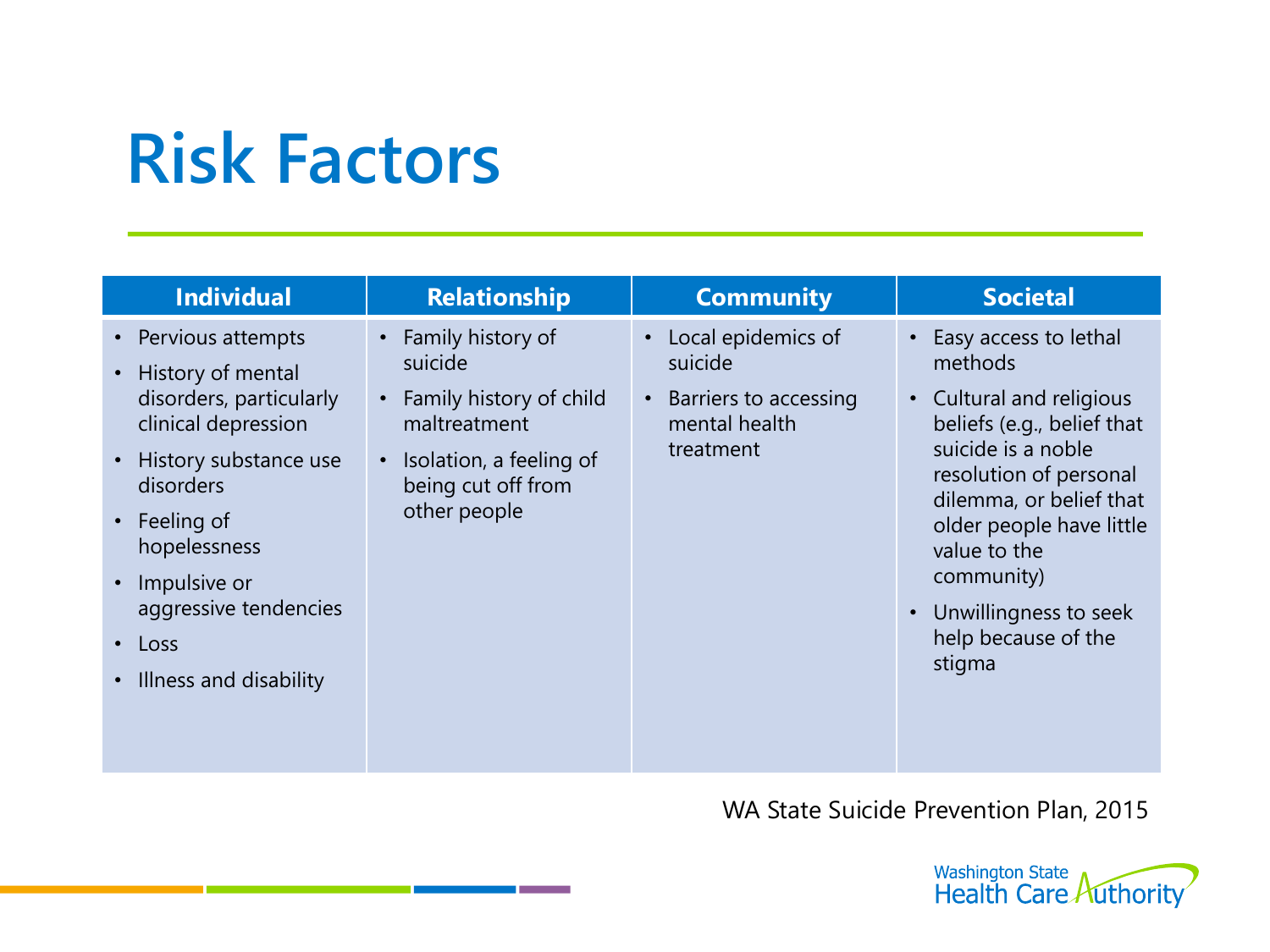### **Protective Factors**

| <b>Individual</b>                                                                          | <b>Relationship</b>                                                                                                     | <b>Community</b>                                                                                                                                                                      | <b>Societal</b>                                                                                                                             |
|--------------------------------------------------------------------------------------------|-------------------------------------------------------------------------------------------------------------------------|---------------------------------------------------------------------------------------------------------------------------------------------------------------------------------------|---------------------------------------------------------------------------------------------------------------------------------------------|
| Skills in problem solving<br>conflict resolution and<br>nonviolent handling of<br>disputes | Strong connections to<br>family and community<br>support<br>Support through<br>ongoing medical and<br>mental healthcare | <b><i>Lifective clinical care for</i></b><br>montal, physical and<br>substance use disorders<br>Eas $\gamma$ access to a variety<br>of clinical interventions<br>and support for help | Restricted access to<br>highly lethal means of<br>suicide<br>Cultural and religious<br>beliefs that discourage<br>suicide and support self- |
|                                                                                            | relationships                                                                                                           | eeking                                                                                                                                                                                | preservation                                                                                                                                |
|                                                                                            |                                                                                                                         |                                                                                                                                                                                       | WA State Suicide Prevention Plan, 2015                                                                                                      |

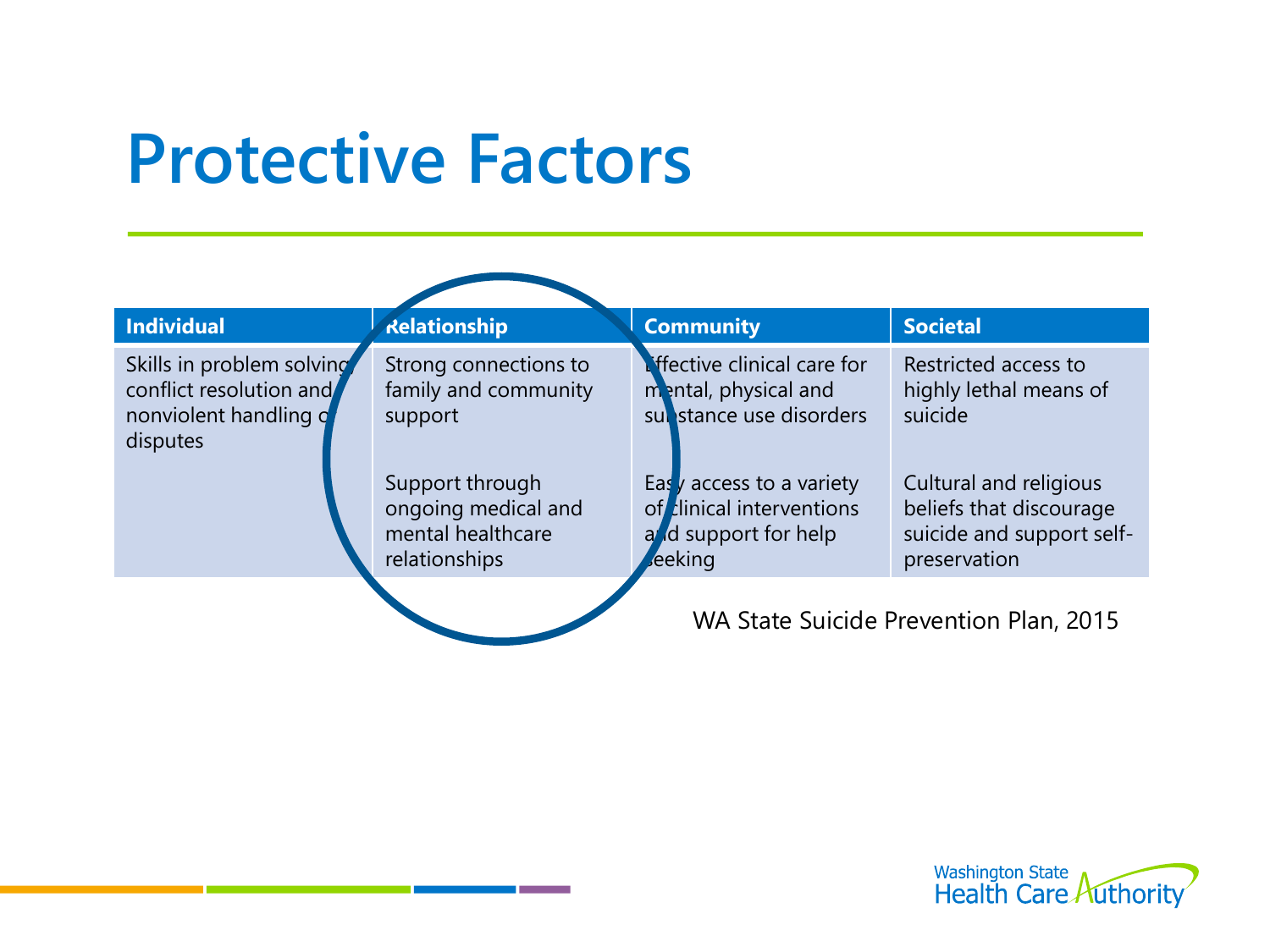#### **What is Connectedness?**

"The connections a person has among family, friends, peers, and community; how connected people are to health and social services; and how well services collaborate."

WA State Suicide Prevention Plan, 2015

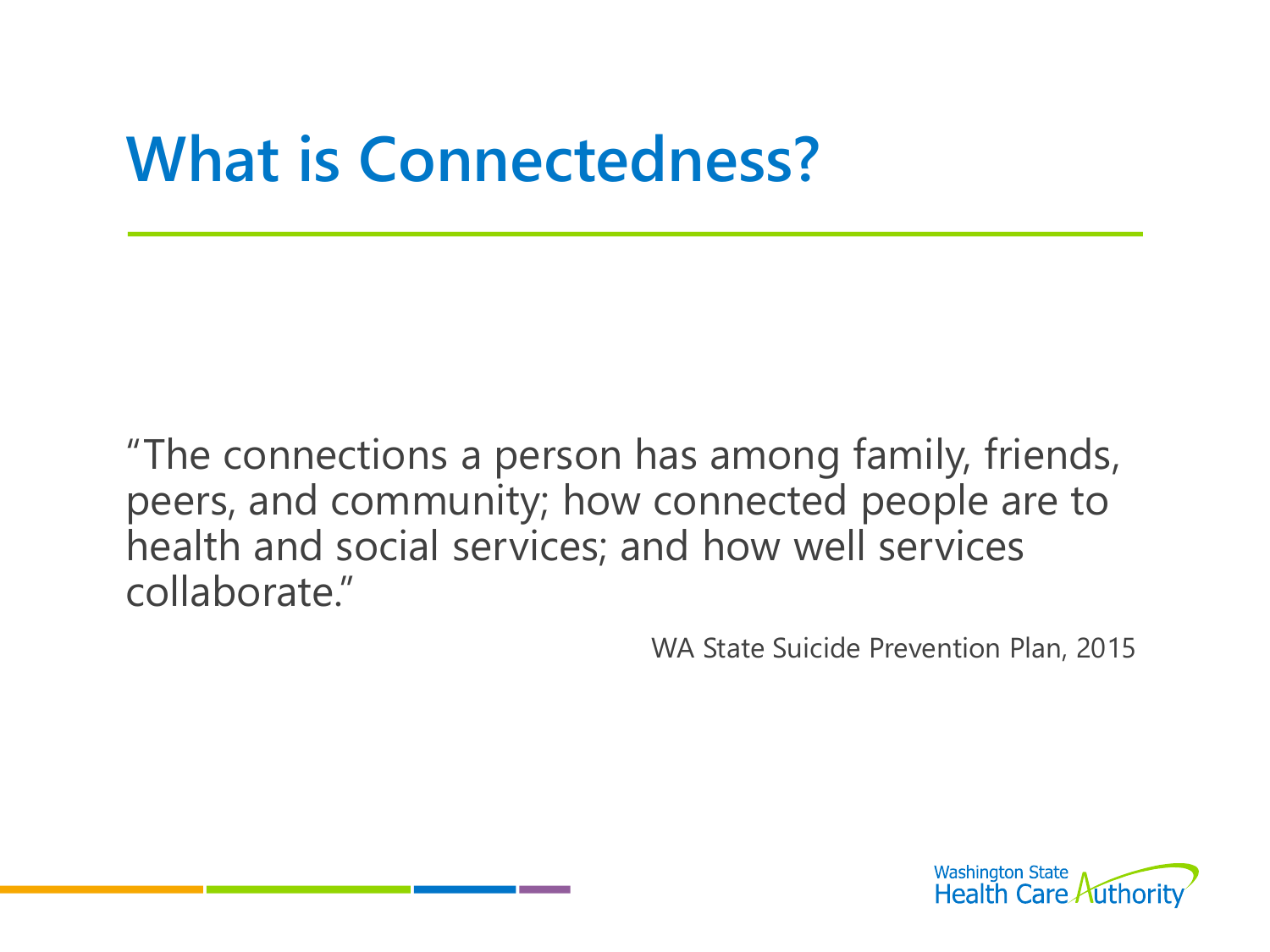#### **Connectedness**



- **O** Individuals (e.g., friends, neighbors, co-workers)
- **•** Family members
- **O** Community organizations (e.g., schools, faith communities)
- **Groups (e.g., minority** groups) to their cultural traditions and history

Preventing Suicide: A Technical Package of Policy, Programs, and Practices. National Center for Injury Prevention and Control. Center for Disease Control.

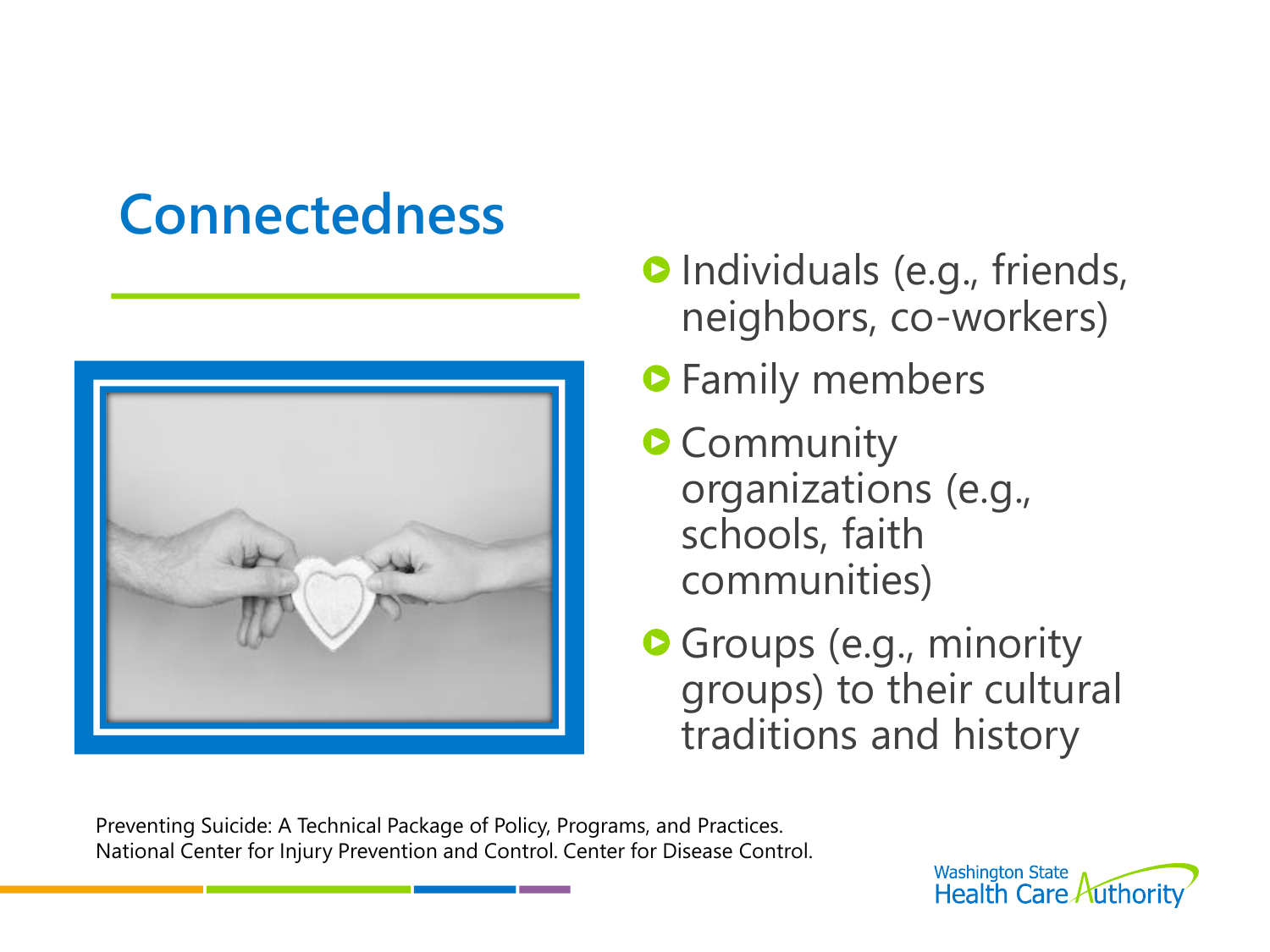#### **Connectedness Means**

 $\triangleright$  Developing relationships between youth and positive adults

 Building positive attachments between families and organizations in the community

 $\triangleright$  Increase youth social networks and connections

Strategic Direction for the Prevention of Suicidal Behavior. Promoting Individual, Family, and Community Connectedness to Prevent Suicidal Behavior.

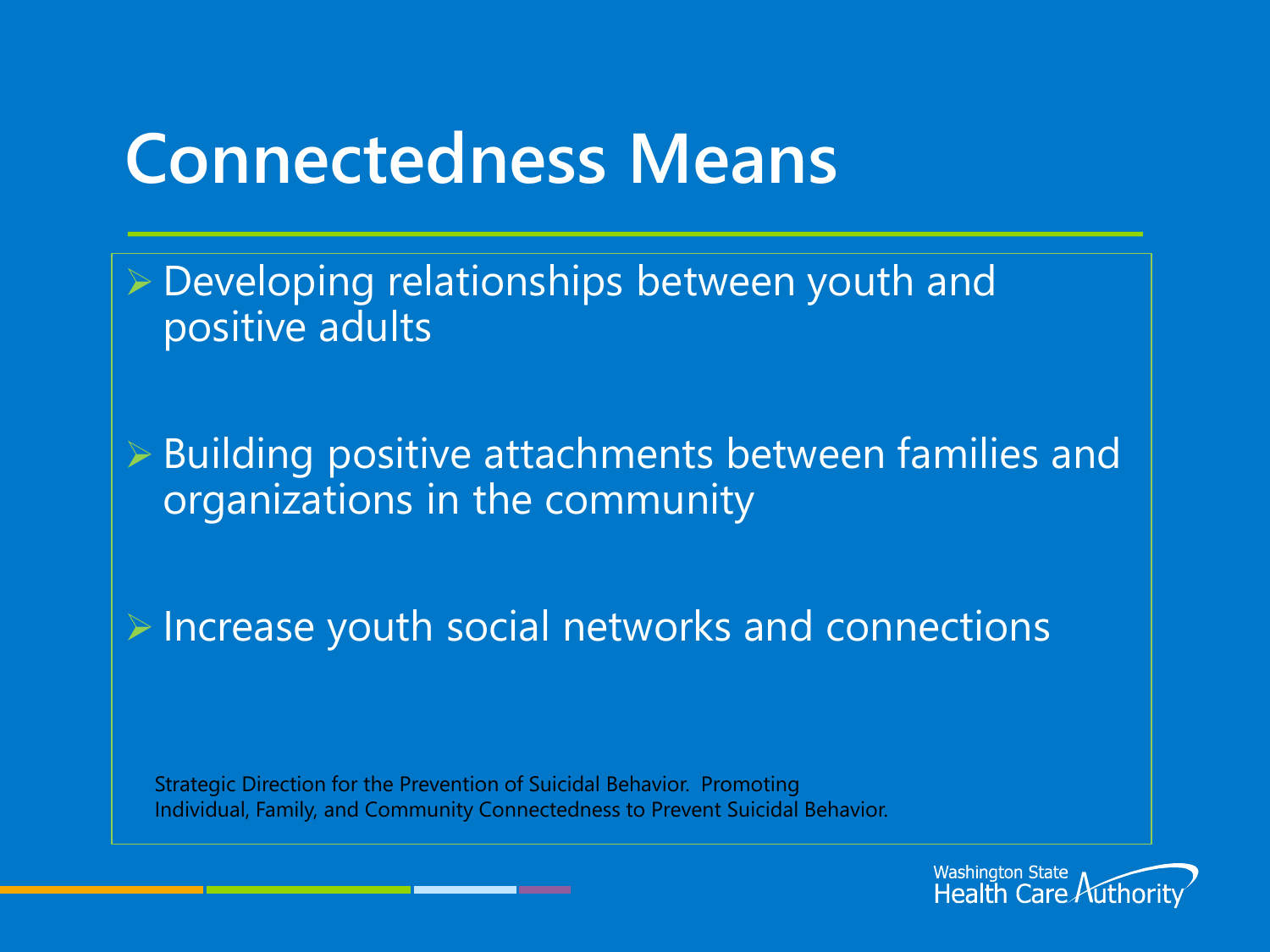### **CDC Suicide Prevention Strategies**

| <b>Strategy</b>                                          | <b>Approach</b>                                                                                                                                                        |  |  |
|----------------------------------------------------------|------------------------------------------------------------------------------------------------------------------------------------------------------------------------|--|--|
| Strengthen economic supports                             | · Strengthen household financial security<br>· Housing stabilization policies                                                                                          |  |  |
| <b>Strengthen access and delivery</b><br>of suicide care | - Coverage of mental health conditions in health insurance policies<br>· Reduce provider shortages in underserved areas<br>· Safer suicide care through systems change |  |  |
| Create protective environment                            | - Reduce access to lethal means among persons at risk of suicide                                                                                                       |  |  |
|                                                          | - Community-based policies to reduce excessive alcohor use                                                                                                             |  |  |
| <b>Promote connectedness</b>                             | · Peer norm programs<br>- Community engagement activities                                                                                                              |  |  |
| <b>Teach coping and</b>                                  |                                                                                                                                                                        |  |  |
| problem-solving skills                                   | · Parenting skill and family relationship programs                                                                                                                     |  |  |
| <b>Identify and support</b><br>people at risk            | · Gatekeeper training<br>· Crisis intervention<br>- Treatment for people at risk of suicide<br>· Treatment to prevent re-attempts                                      |  |  |
| <b>Lessen harms and prevent</b><br>future risk           | · Postvention<br>· Safe reporting and messaging about suicide                                                                                                          |  |  |

Preventing Suicide: A Technical Package of Policy, Programs, and Practices. National Center for Injury Prevention and Control. Center for Disease Control.

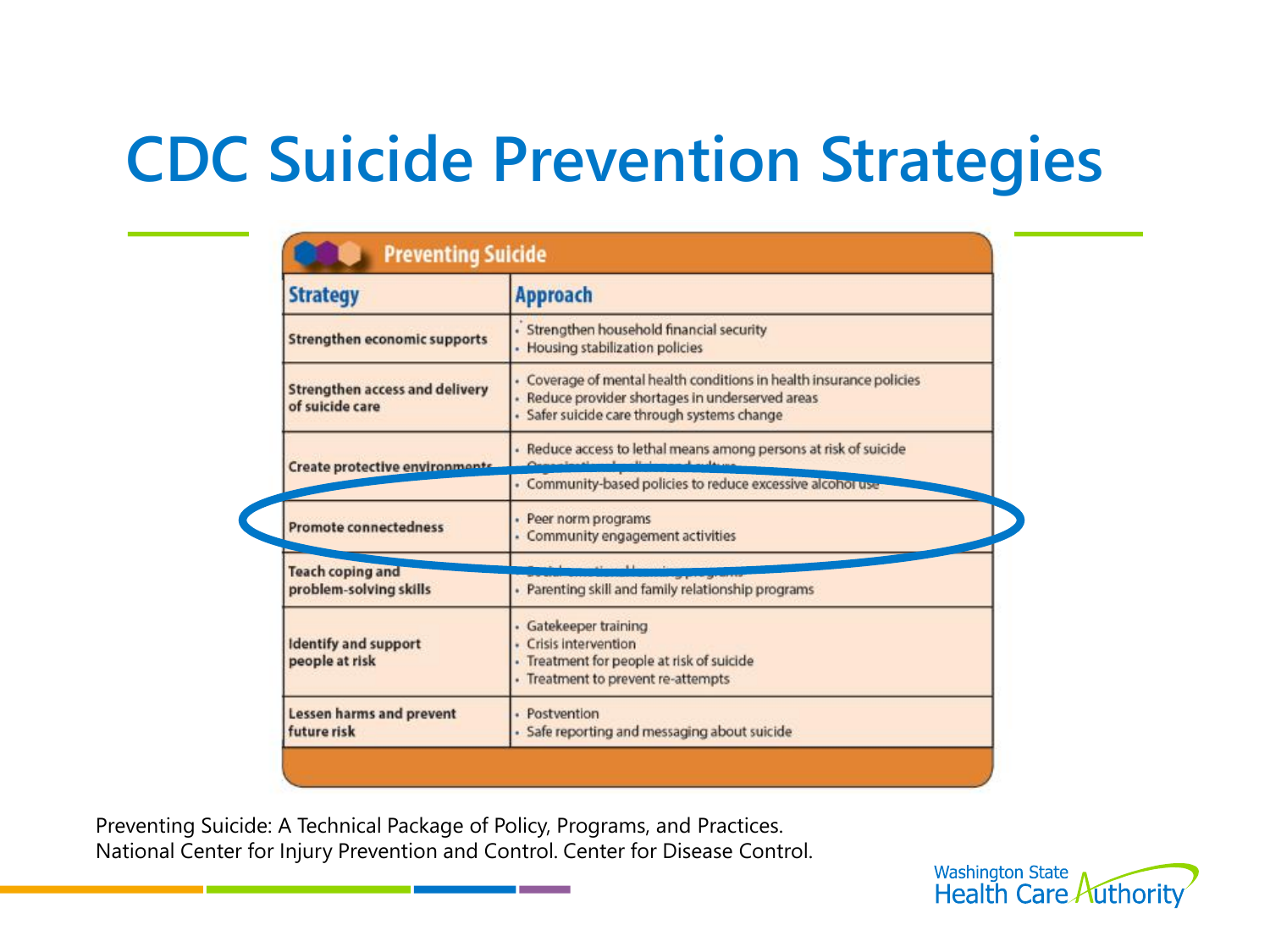#### **Outcomes**

Increases in:

■ Healthy coping attitudes and behaviors

- **Referrals for youth in distress**
- **Help-seeking behaviors**
- **Positive perceptions of adult support**

Preventing Suicide: A Technical Package of Policy, Programs, and Practices. National Center for Injury Prevention and Control. Center for Disease Control.

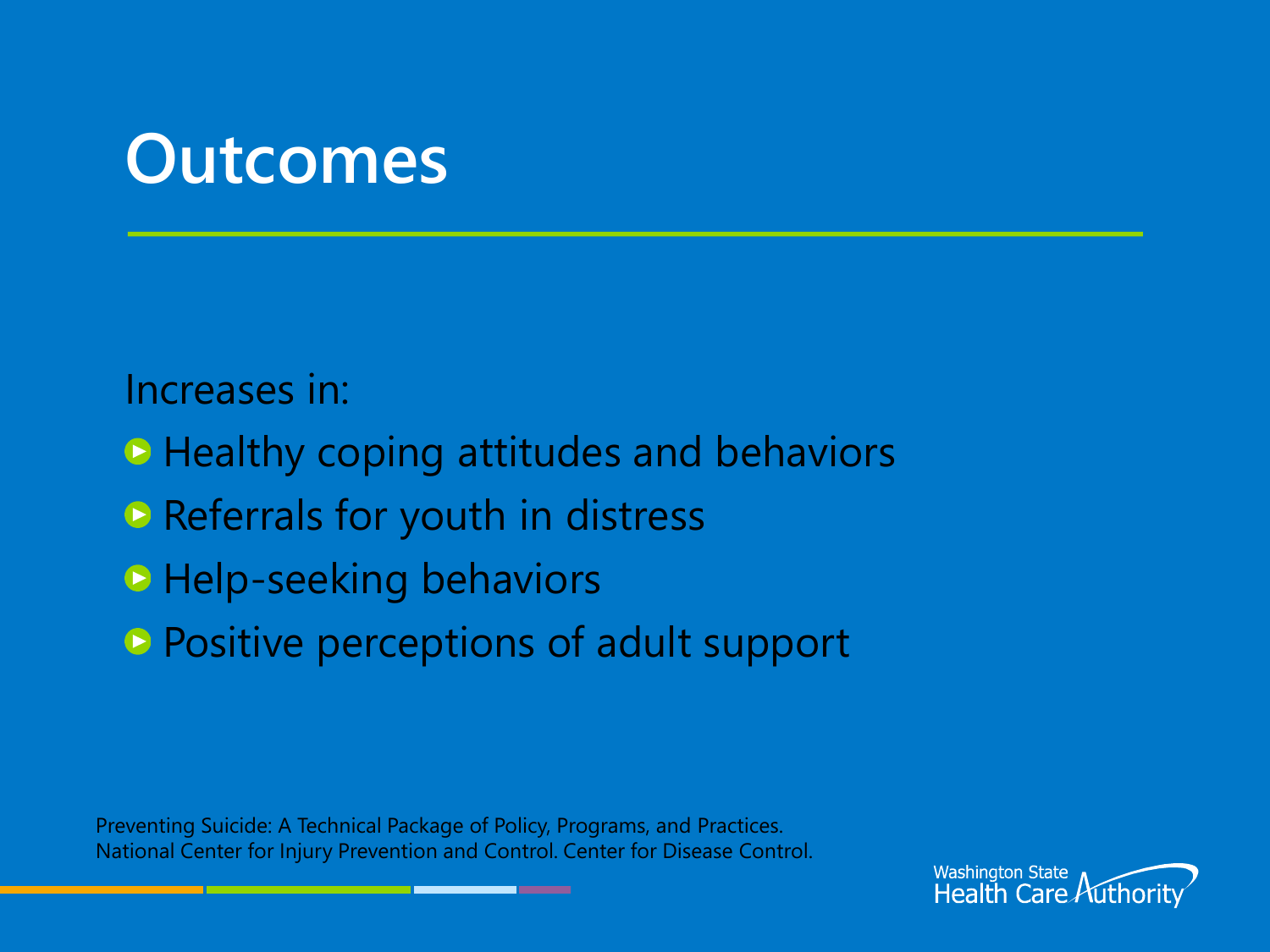# **Programs**

Community-based Mental Health Promotion/Suicide Prevention Services (MHPSP) grantees

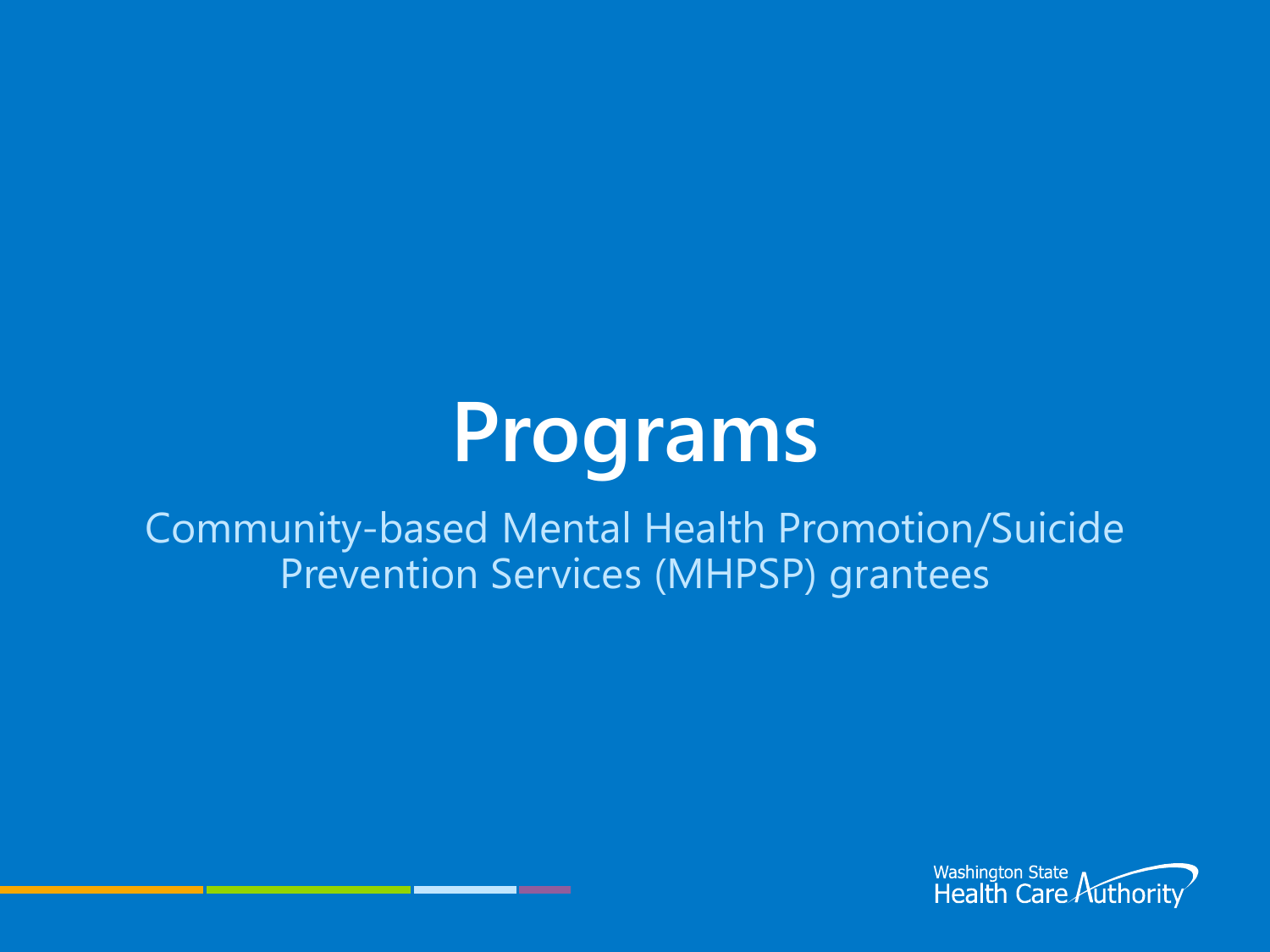#### **Sources of Strength Response to COVID-19**





▶ Daily Activities

Journal

- **▶ Self Care Resources**
- ▶ Peer Leader Meetings
- **► Classroom Resources**

**≻**Games

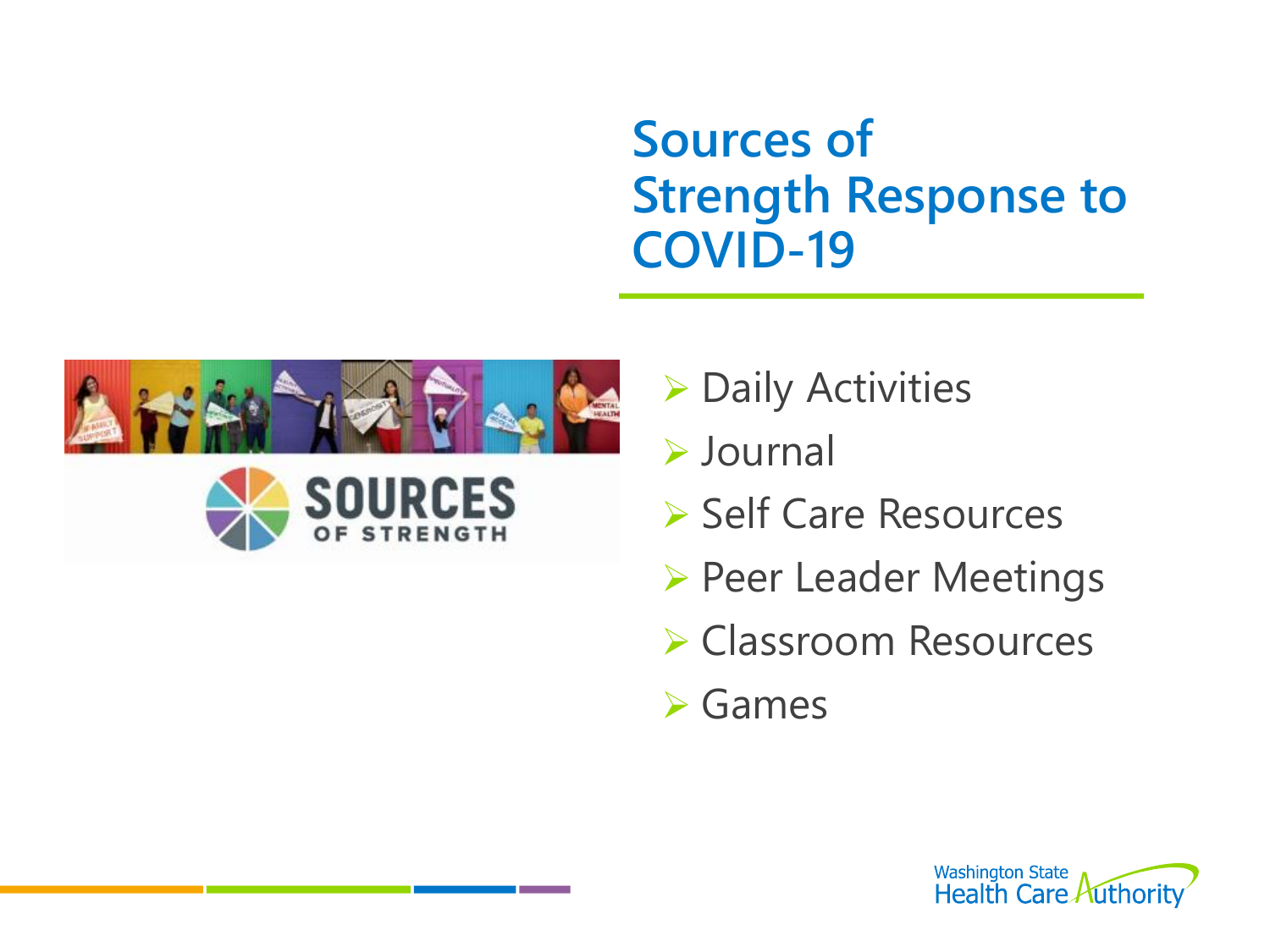#### **QPR's Response to COVID-19**



**▶ Gatekeeper Training for** Suicide Prevention

> ▶ Teleconference or **Webinar**

**Electronic versions of** the booklet and card

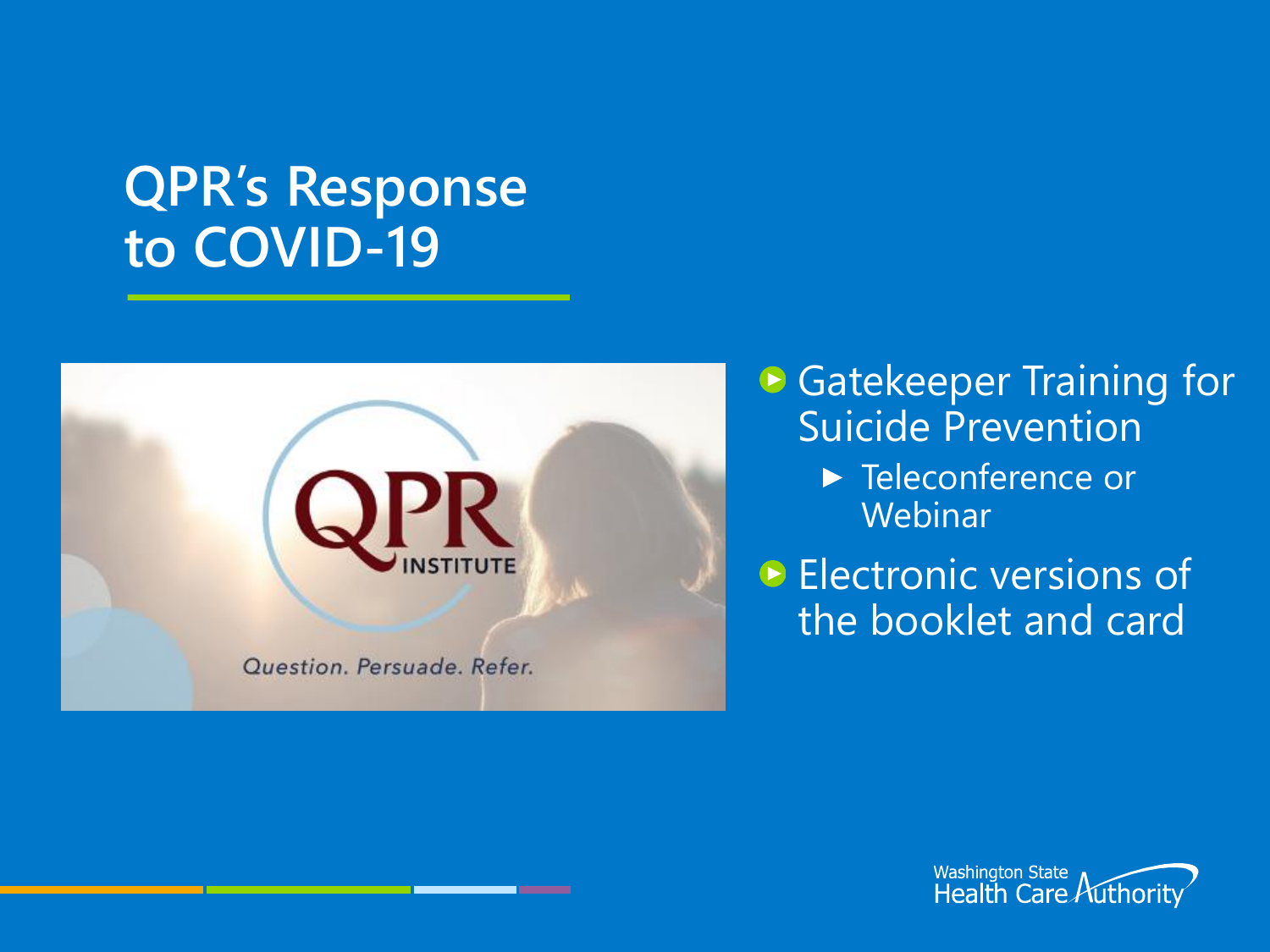**Coping and Support Training Response to COVID-19**

**O** Digital access to materials for current customers



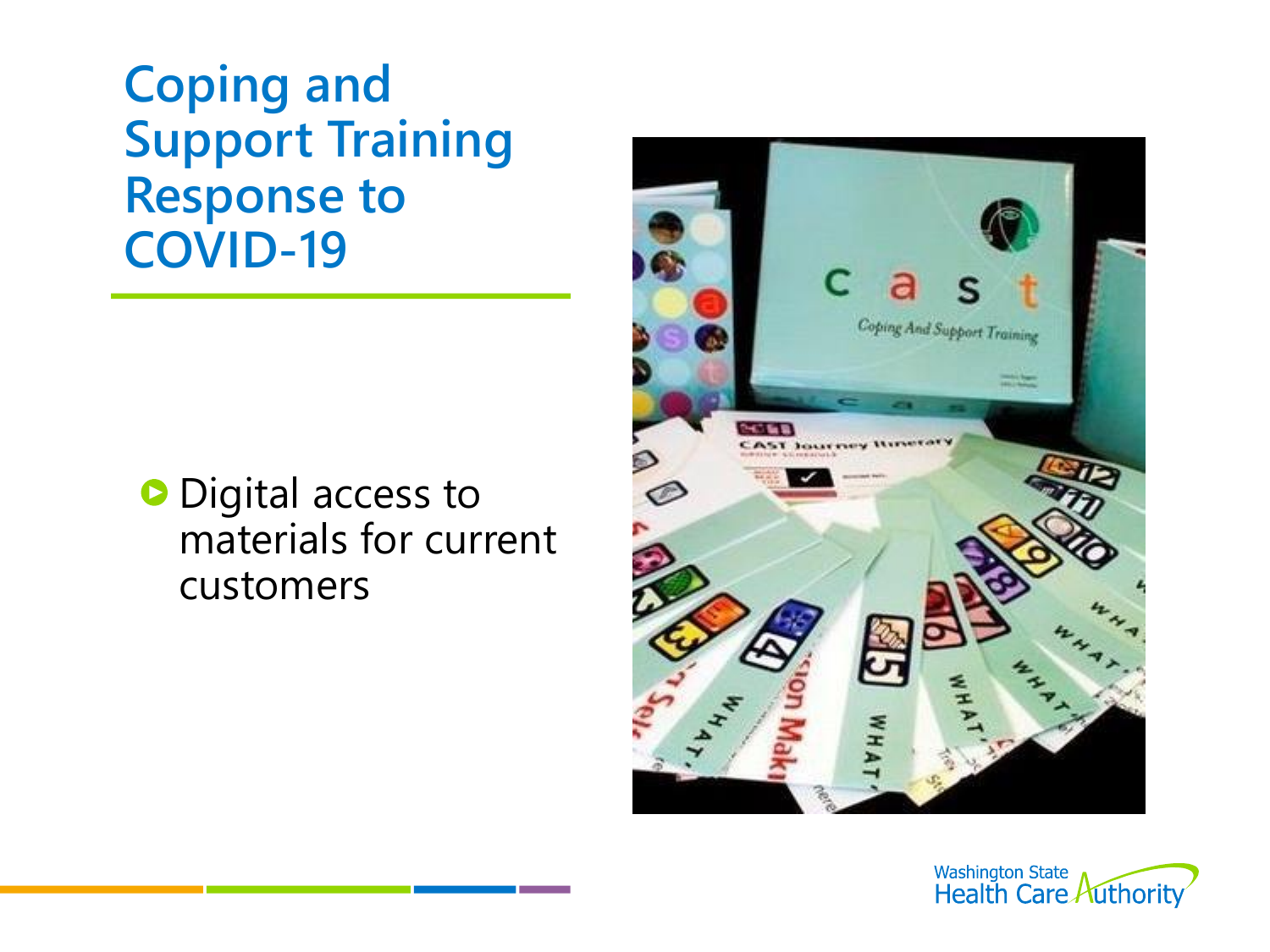# **COVID-19 Physical Distancing**

What can organizations do?

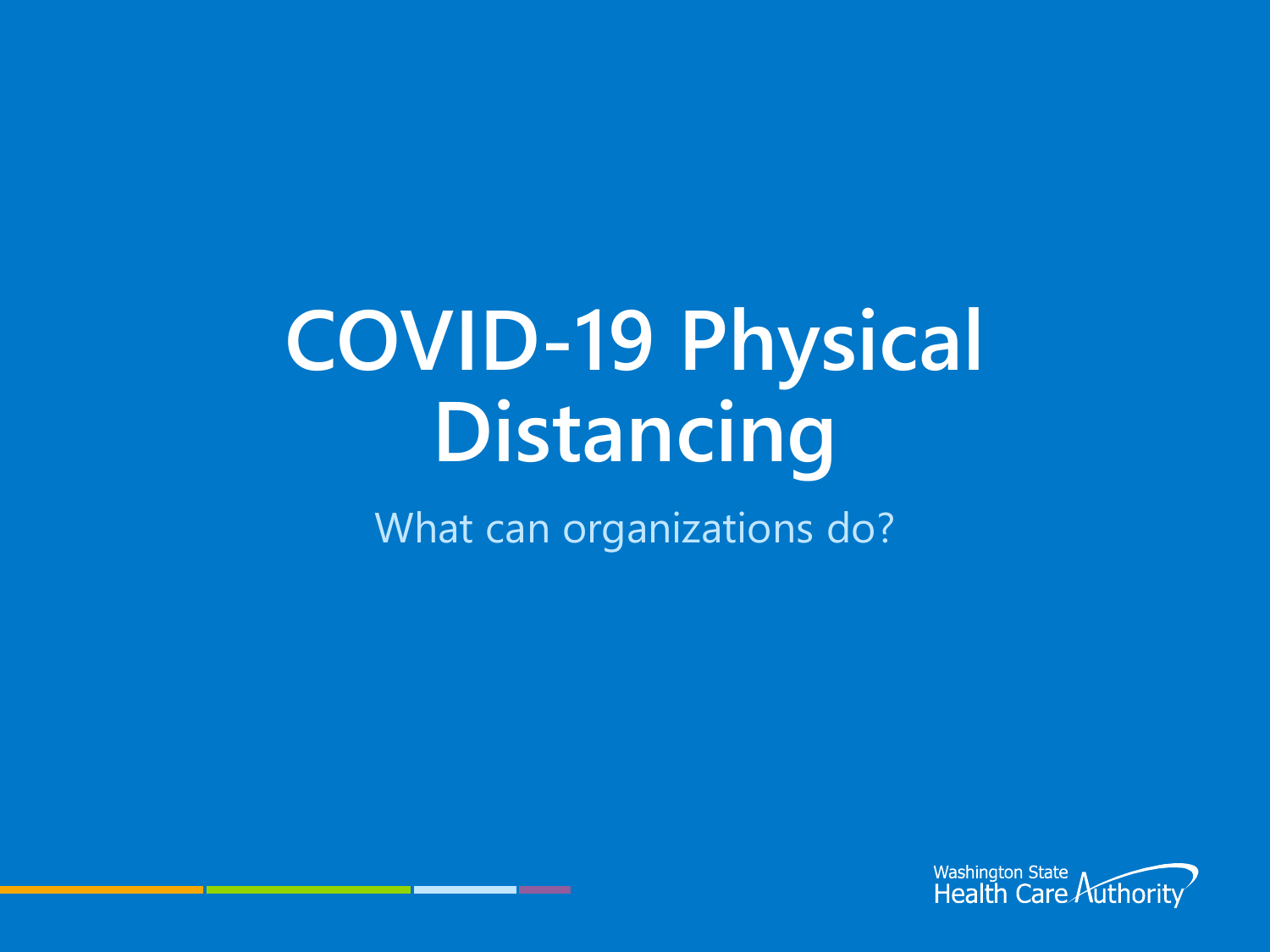#### **What can we do?**



#### **D** Education on:

- $\blacktriangleright$  Know the Signs
- **Finding the Words**
- Reach Out
- Wellness
- Connection
- $\blacktriangleright$  Stigma

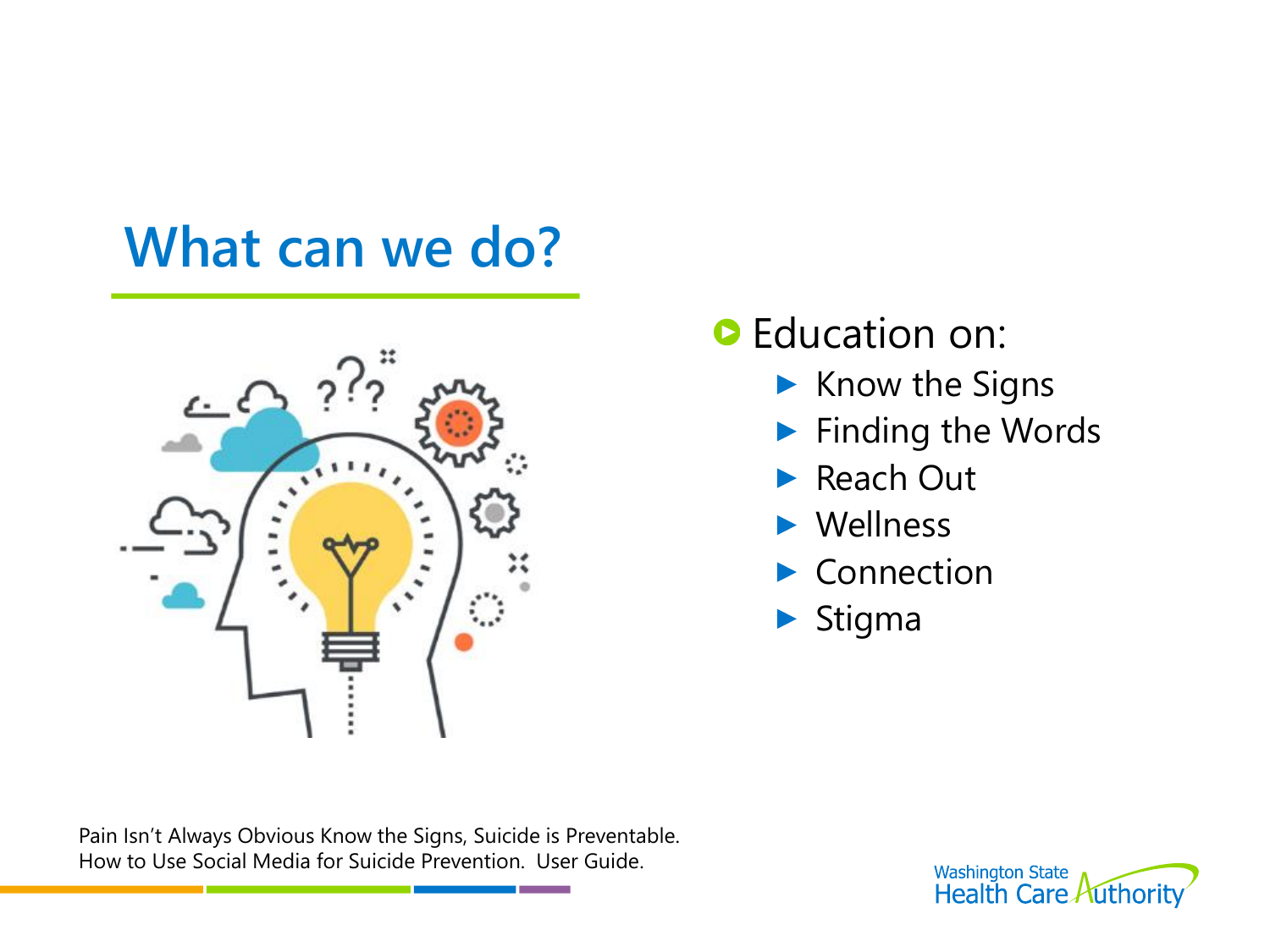#### **How can we do it?**



- **Take advantage of** technology
- **D** Webinars/Meetings
- **P** Programs provided virtually
- **B** Social Media Awareness Campaign

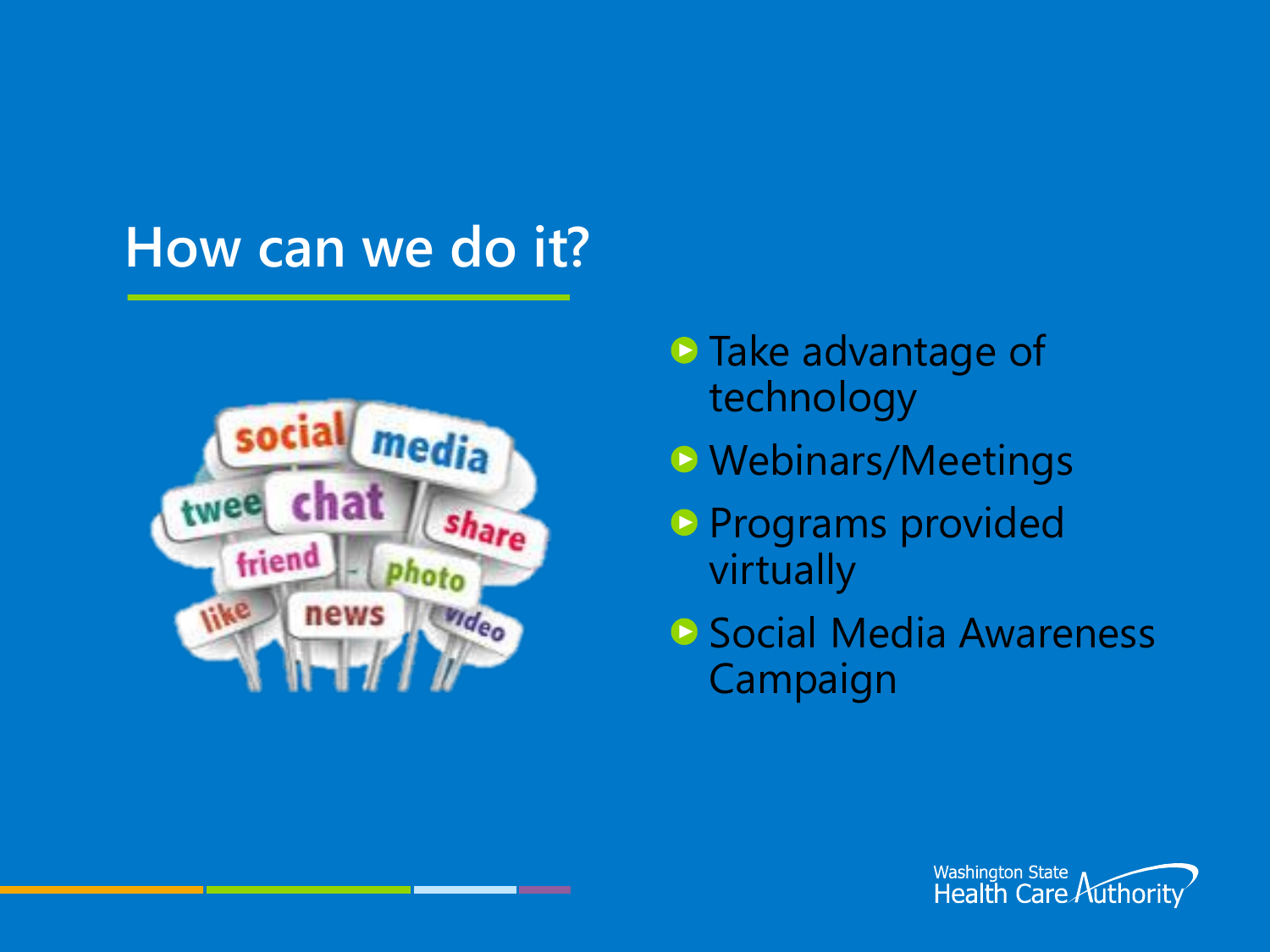# **Social Media Guidelines**

#### Safe Messaging and Crisis Response Plan

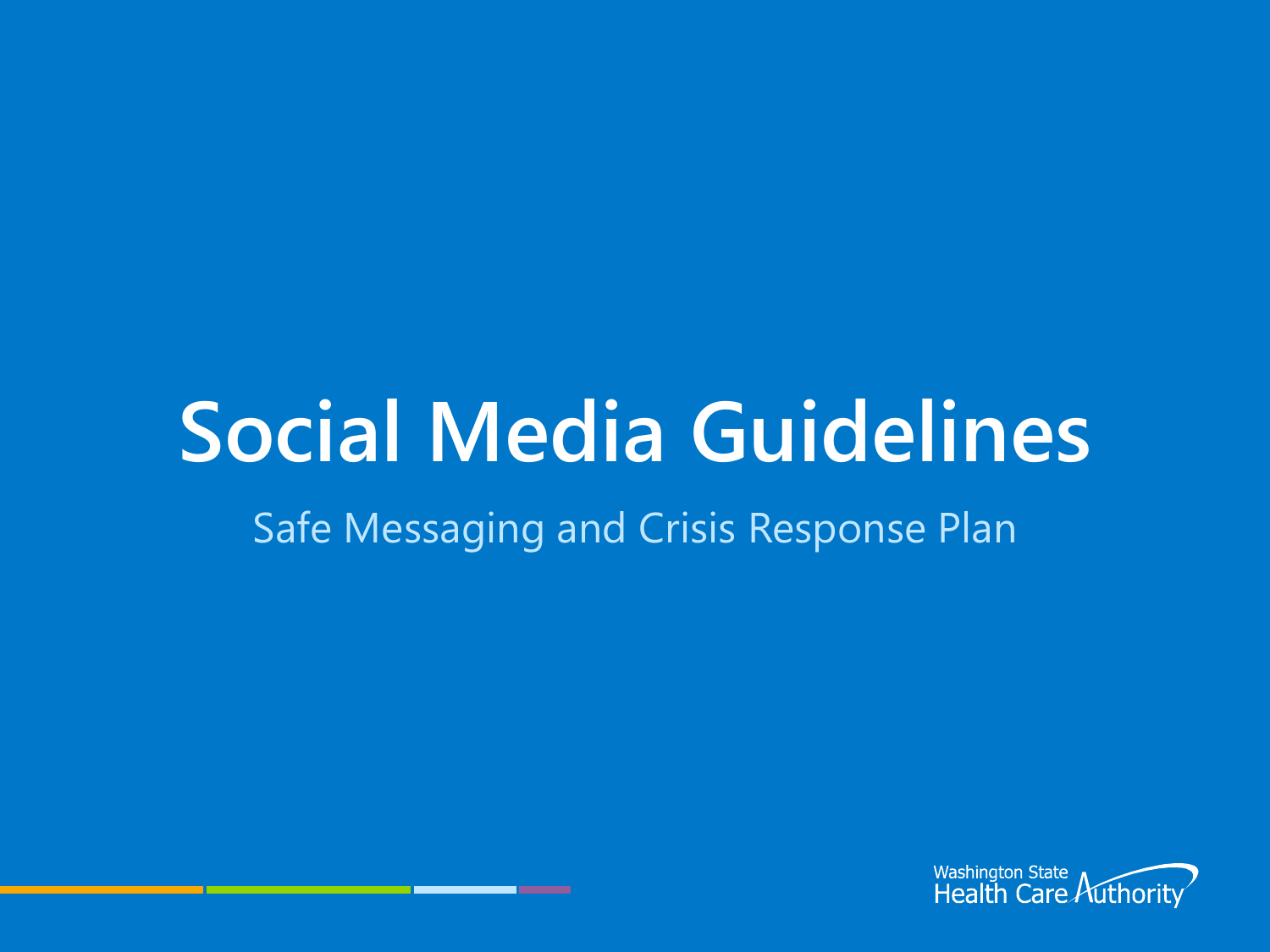# **Safe Messaging Guidelines**

- **O** Emphasize help-seeking behaviors
- **Provide info on finding help**
- **O** Emphasize prevention
- **O** List the warning signs
- **O** List protective factors
- **O** Highlight effective treatment

Safe and Effective Messaging for Suicide Prevention. Suicide Prevention Resource Center.

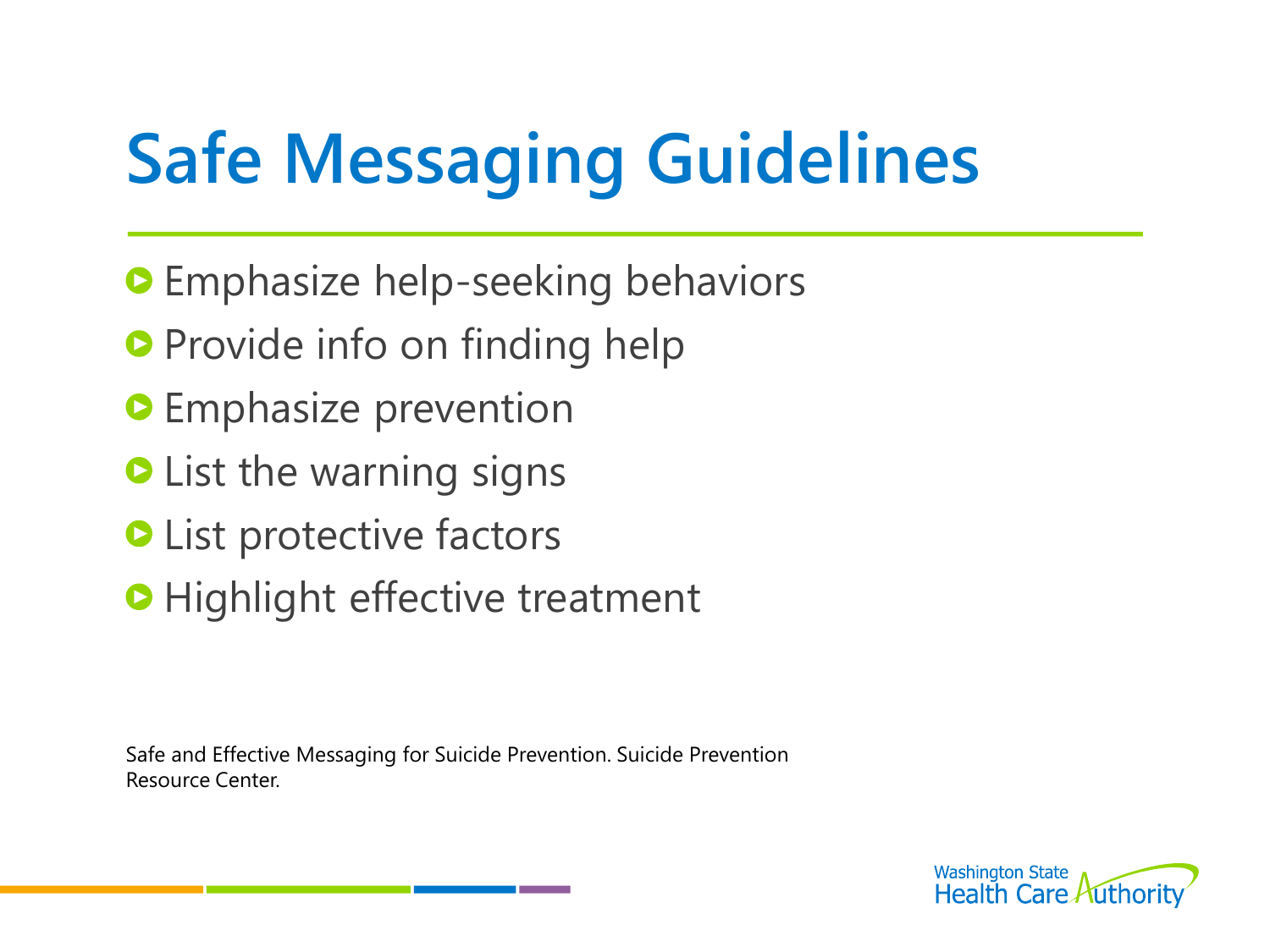# **Unsafe Messaging**

- **DON'T** glorify suicide or people who have died by suicide
- **C** DON'T normalize suicide
- **DON'T** present suicide as a result of stress only
- **DON'T** focus on personal details
- **DON'T** present the method of suicide

Safe and Effective Messaging for Suicide Prevention. Suicide Prevention Resource Center.

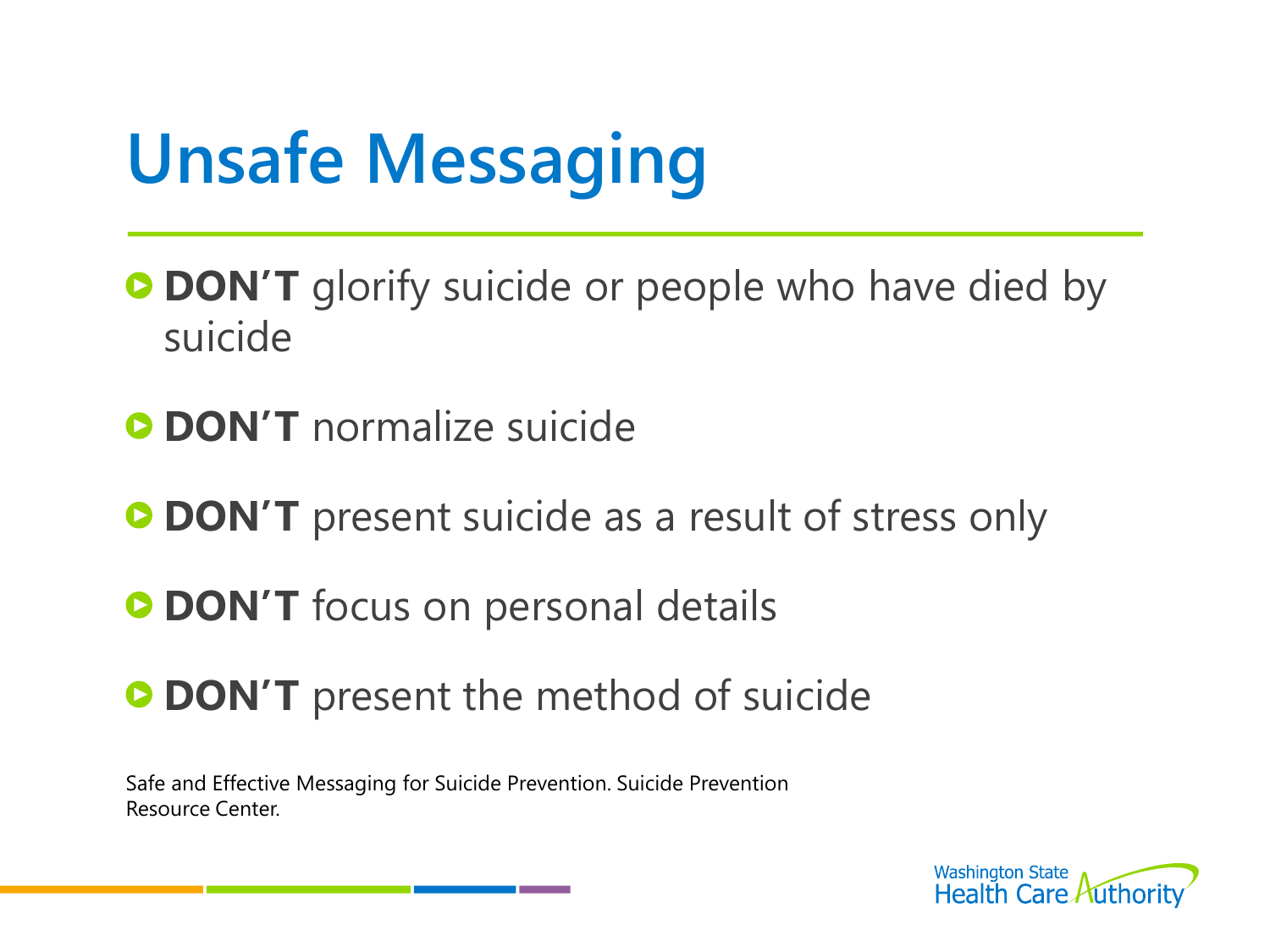# **How to know someone is at risk online**

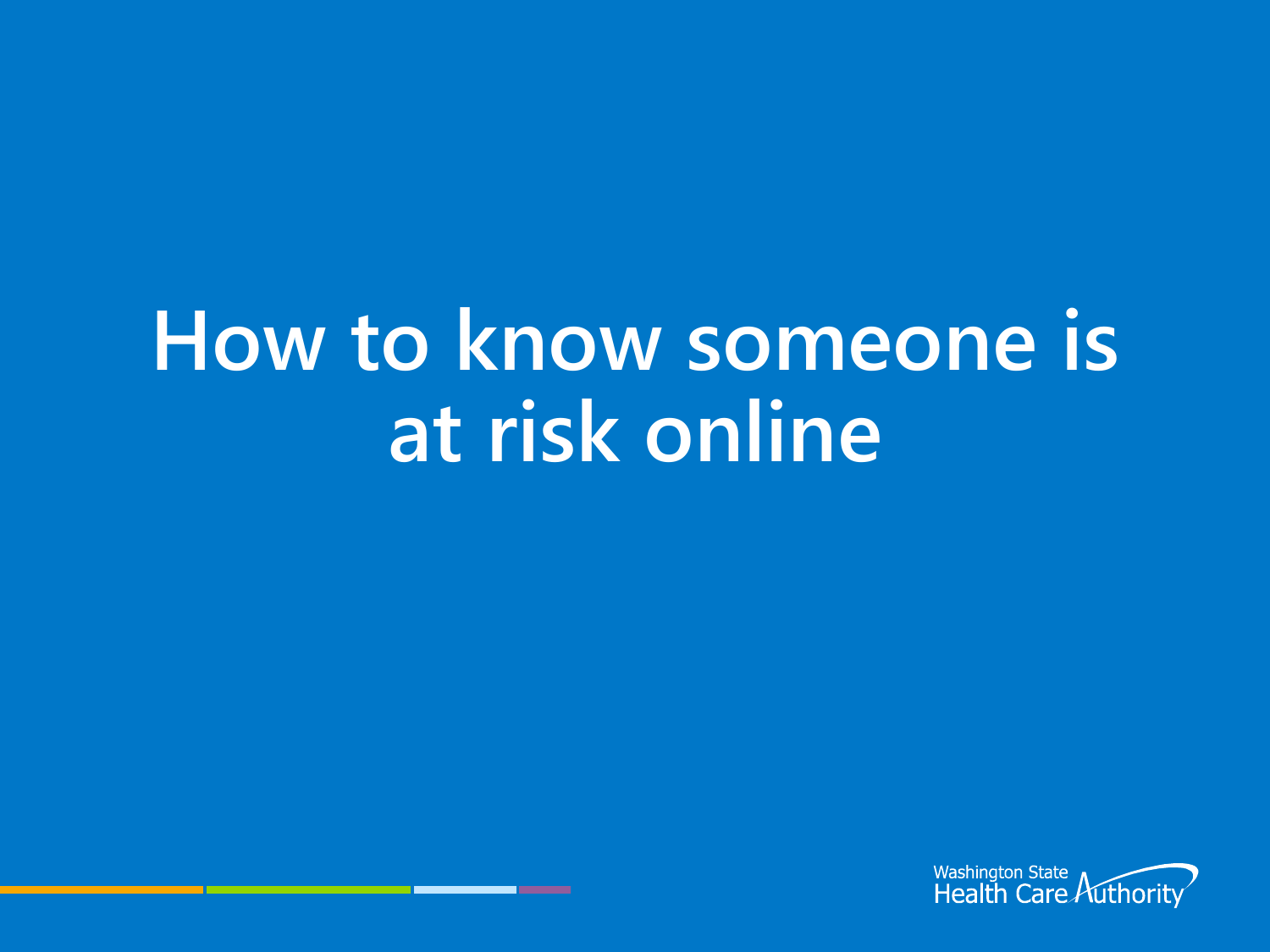# **Warning Signs in a Comment**

- **Talking about wanting to die, kill or injure oneself**
- **O** Looking for information about methods of suicide
- **Talking about feeling hopeless or having no reason** to live
- **Talking about feeling trapped or in unbearable pain**

Support for Suicidal Individuals on Social and Digital Media. National Suicide Prevention Lifeline.

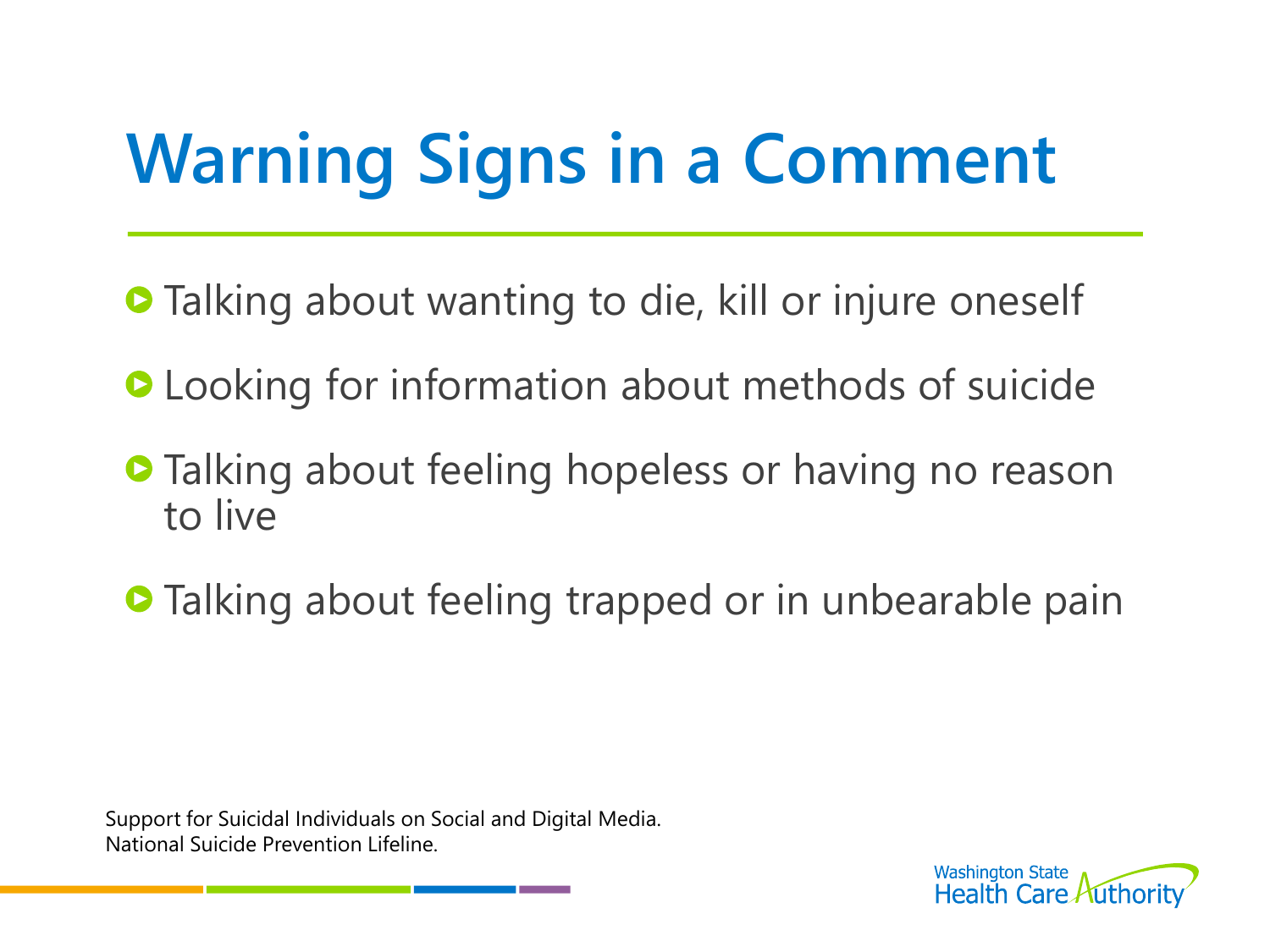# **Warning Signs in a Comment**

- **Talking about being a burden to others**
- **O** Increasing the use of alcohol or drugs
- **Acting anxious or agitated; behaving recklessly**
- **O** Withdrawing or feeling isolated
- **•** Showing rage or talking about seeking revenge

Support for Suicidal Individuals on Social and Digital Media. National Suicide Prevention Lifeline.

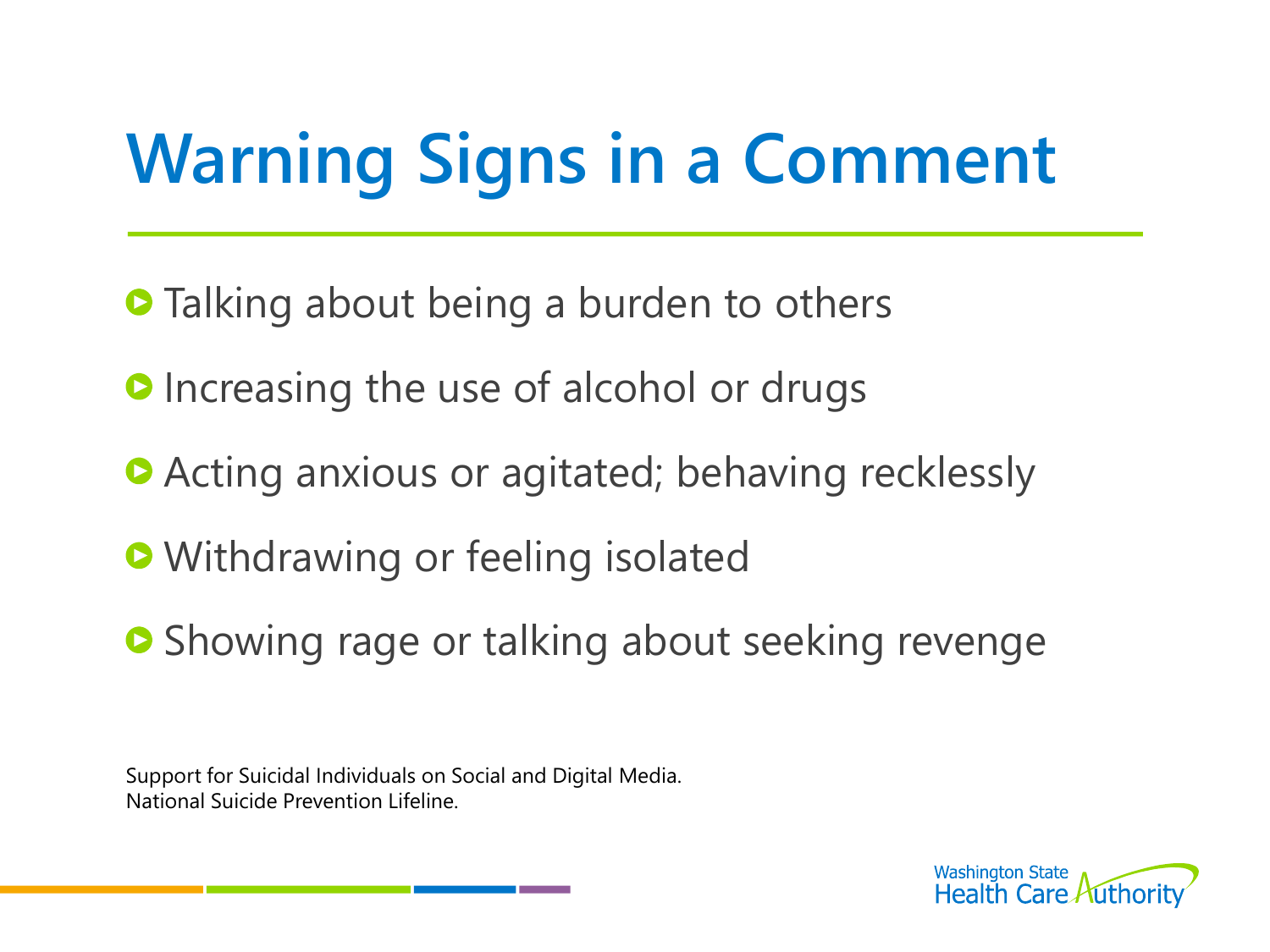# **Warning Signs in a Comment**

**O** Displaying extreme mood swings

**Expressing a heightened fixation with death or** violence

Support for Suicidal Individuals on Social and Digital Media. National Suicide Prevention Lifeline.

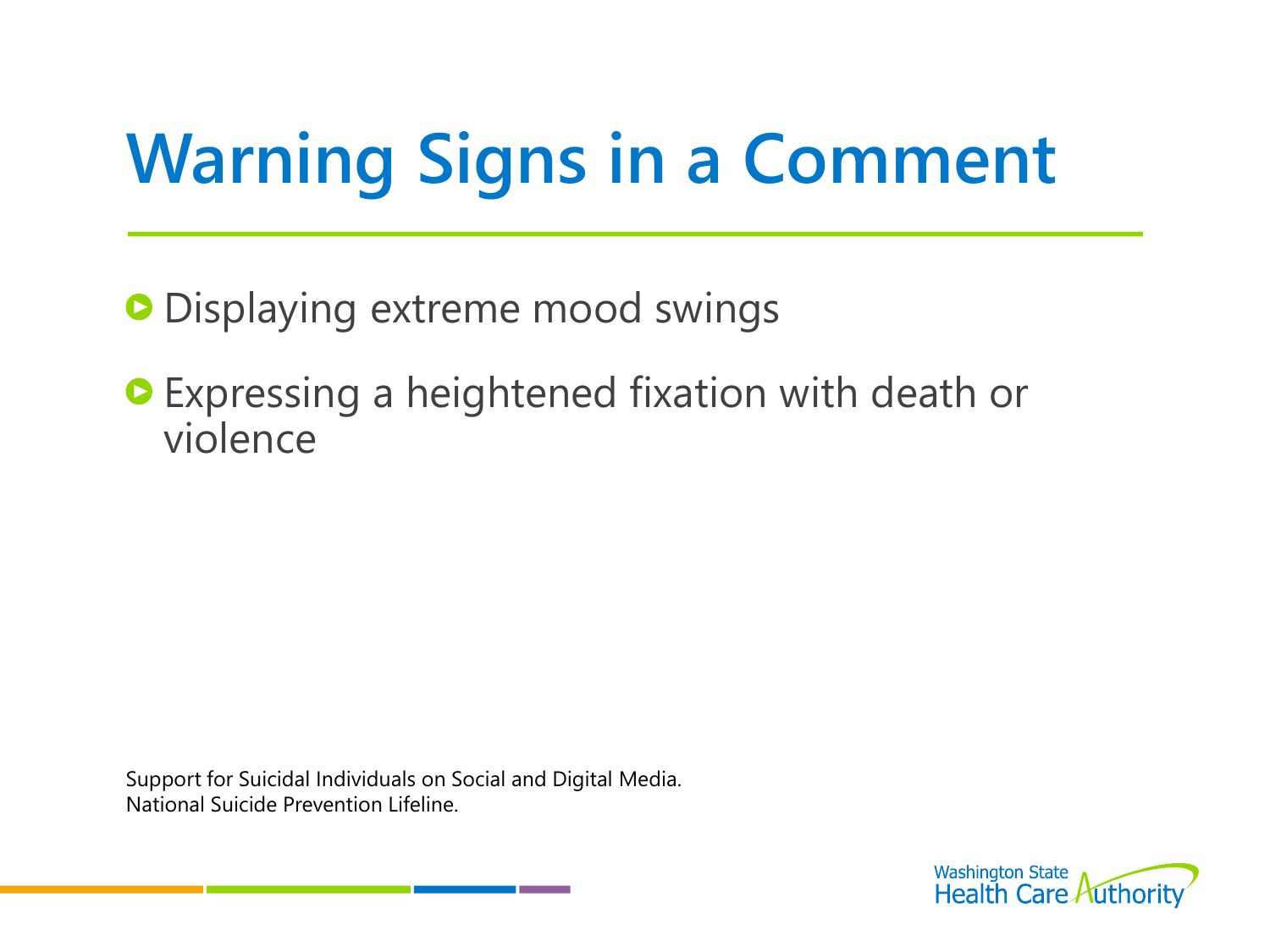## **10 Social Media Tips**

- 1. Key team member(s) to be the voice
- 2. Set media policies and guidelines
- 3. Crisis response plan

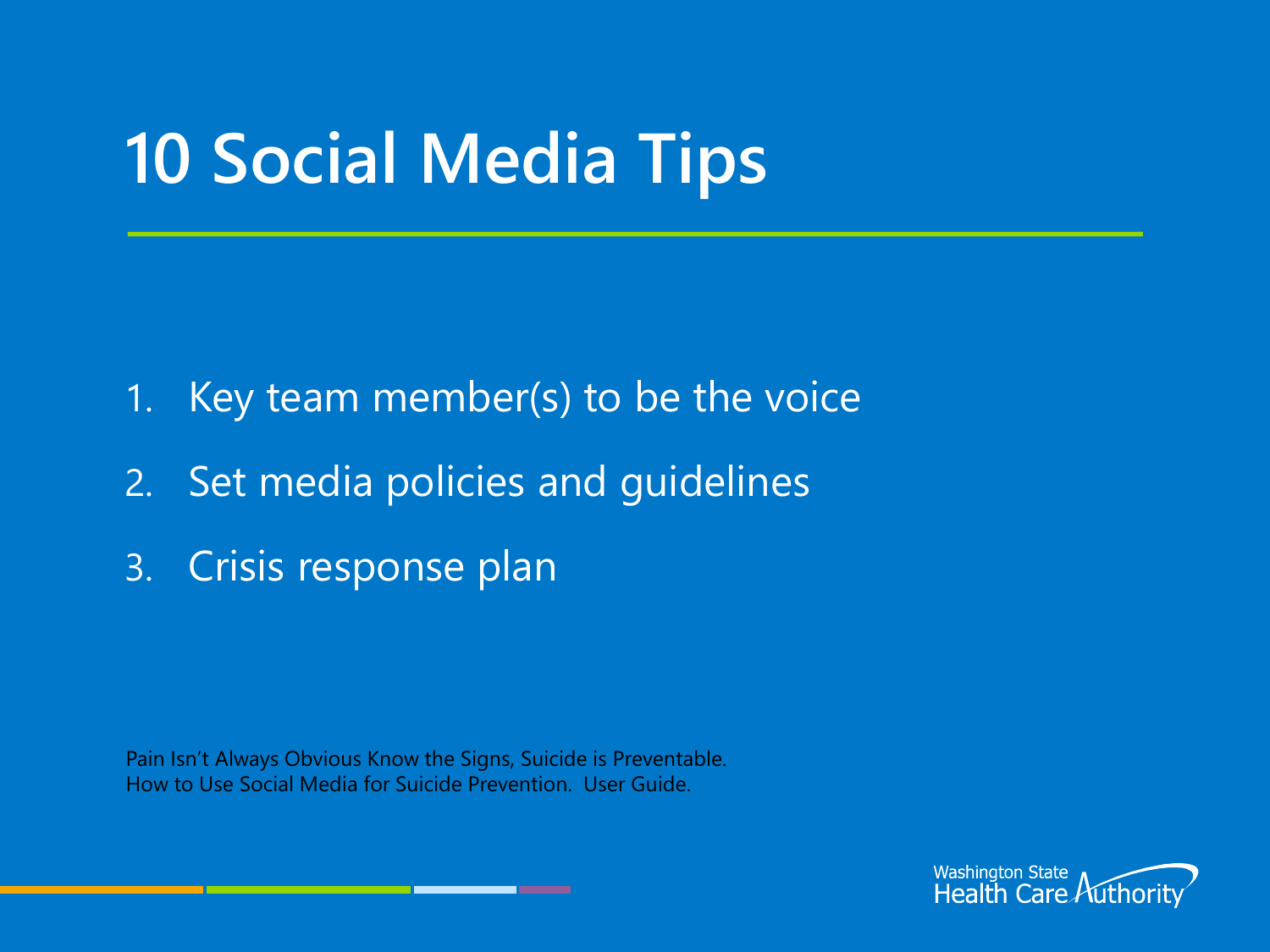#### Crisis response plan

- 1. Who will monitor
- 2. How often
- 3. What resources
- 4. What support

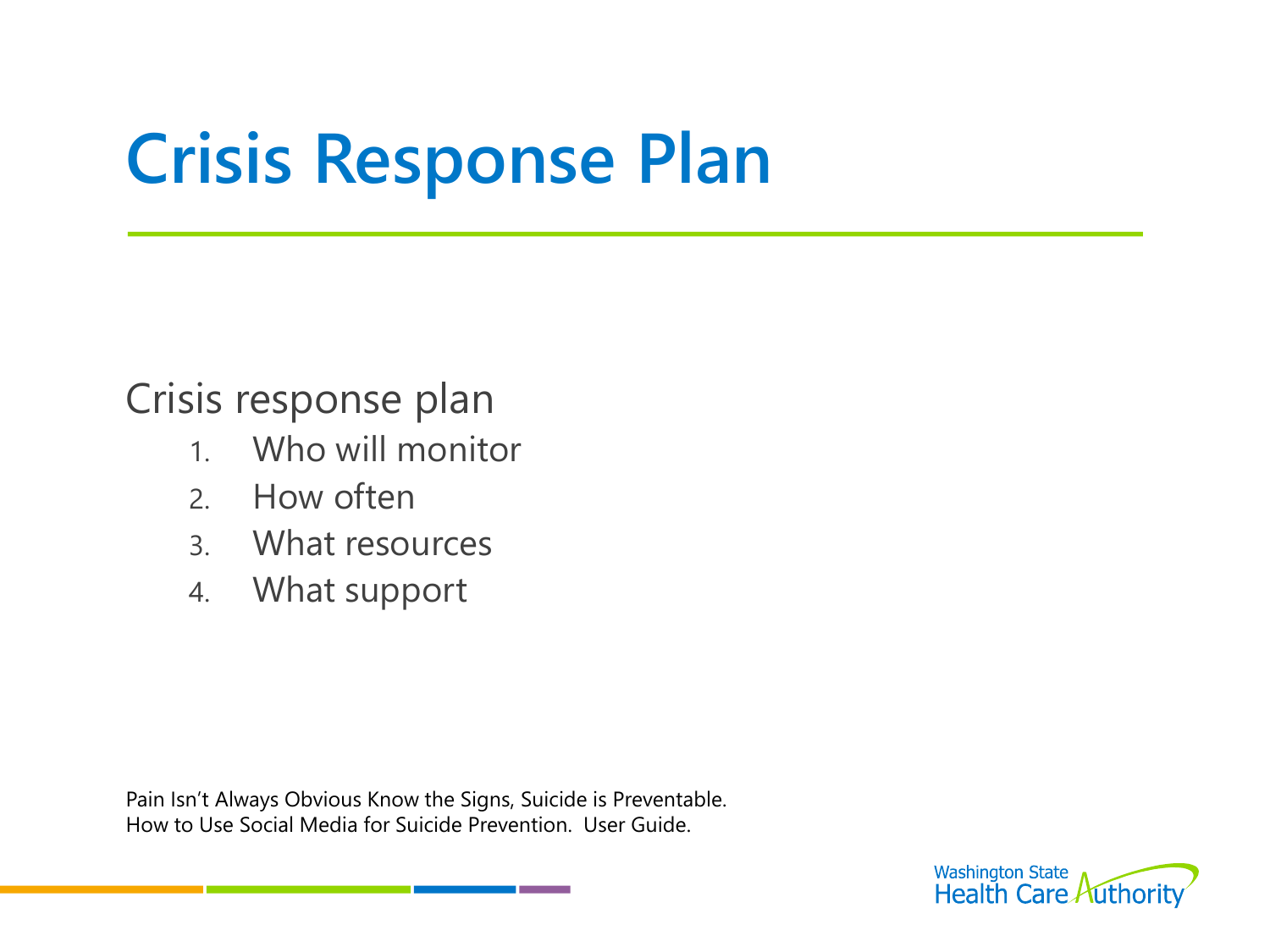**D** "If you are in crisis, please call 1-800-273-TALK (8255) or visit www.suicidepreventionlifeline.org. This page is not monitored 24/7 and is not intended for crisis intervention."

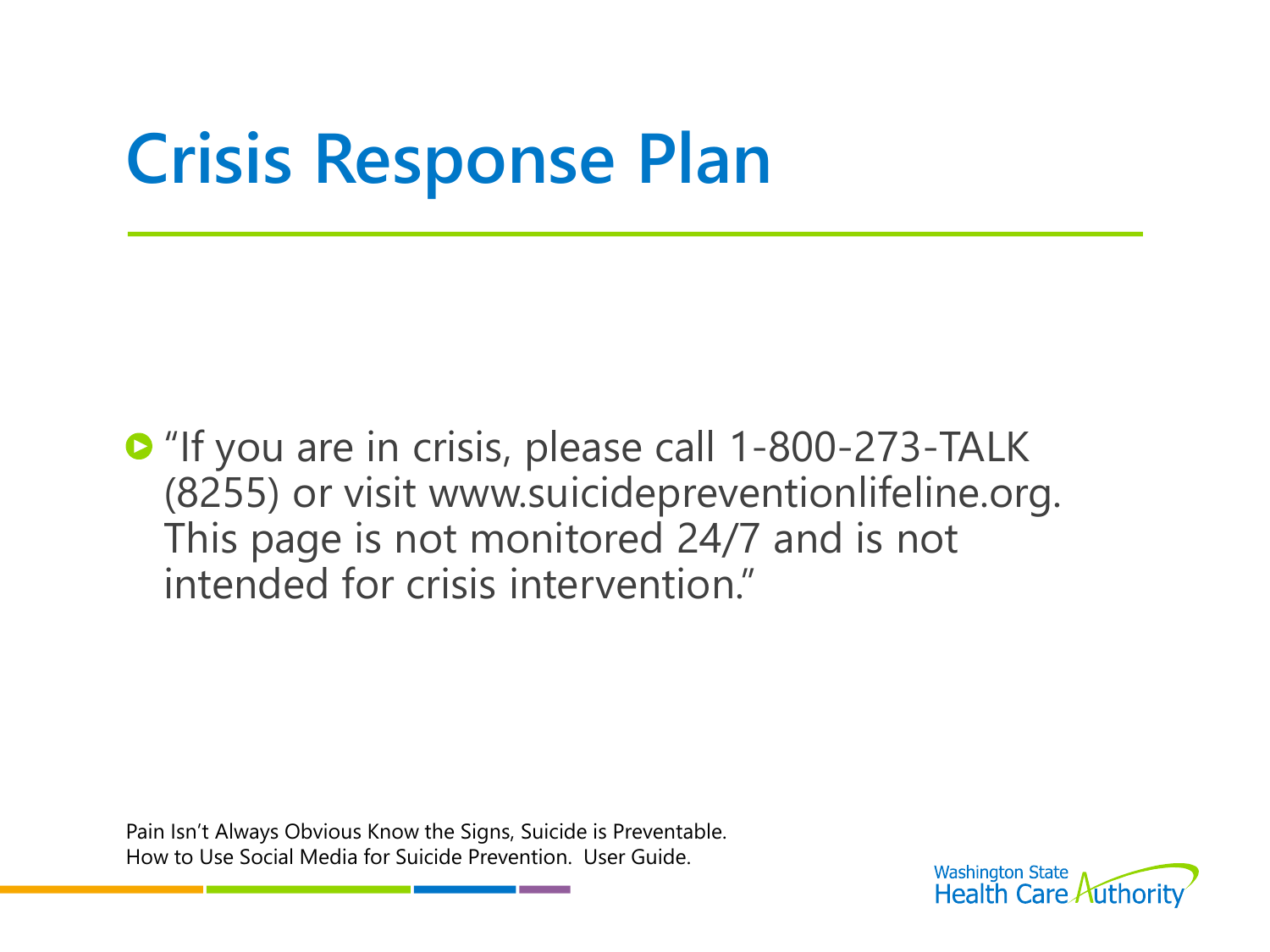**•** "If you feel that life is not worth living, please call the National Suicide Prevention Lifeline at 1-800- 273-TALK (8255). The call is free and confidential, and crisis workers are there 24/7 to assist you. To learn more about the Lifeline, visit www.suicidepreventionlifeline.org."

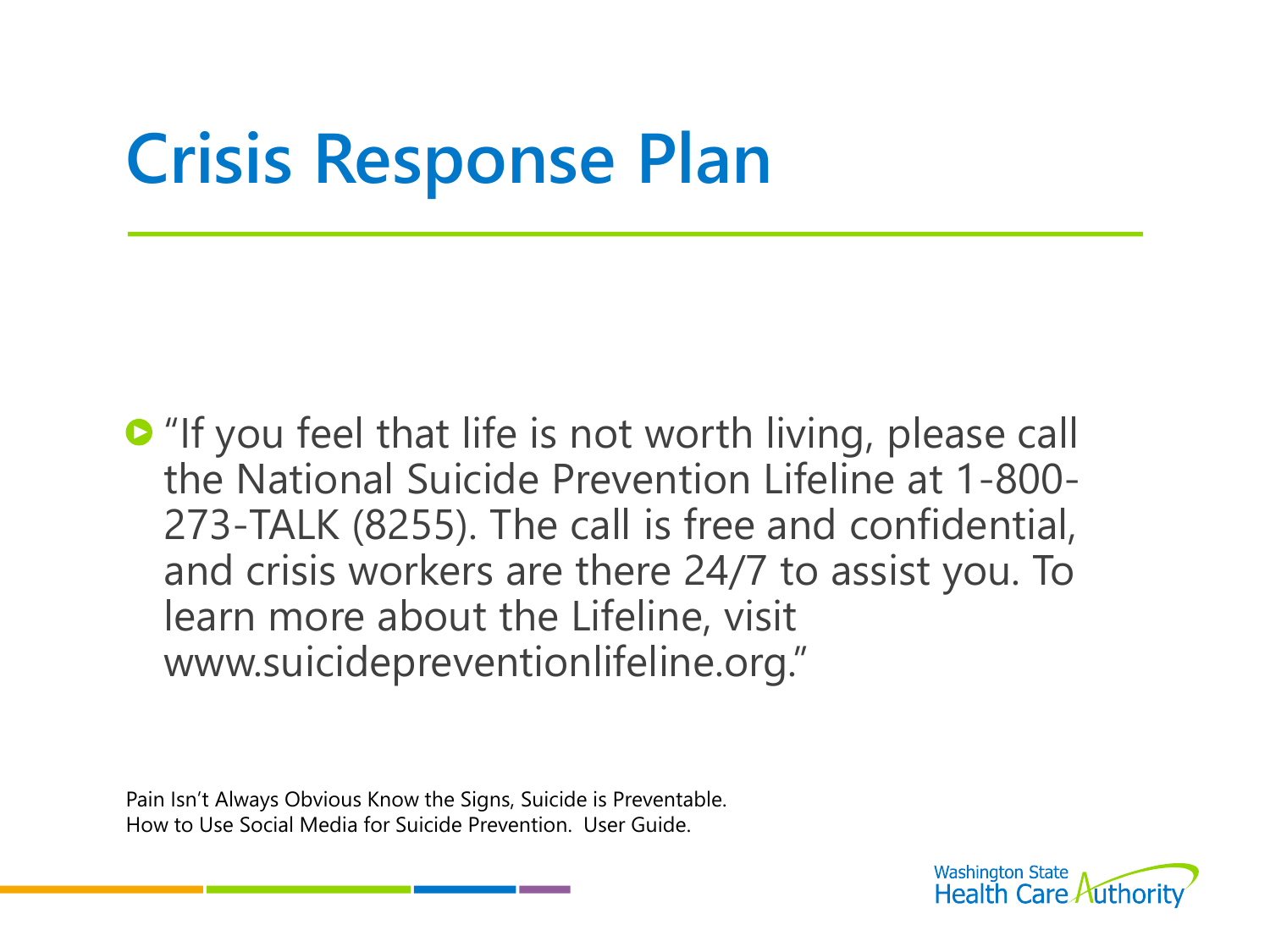**•** "We are concerned for your safety and would like to offer help. The trained counselors at the National Suicide Prevention Lifeline are available 24/7 by calling 1-800-273-TALK (8255). The call is free and confidential. We hope that you can remain safe and continue to reach out. Please do not do anything to hurt yourself. To learn more about the Lifeline, visit www.suicidepreventionlifeline.org."

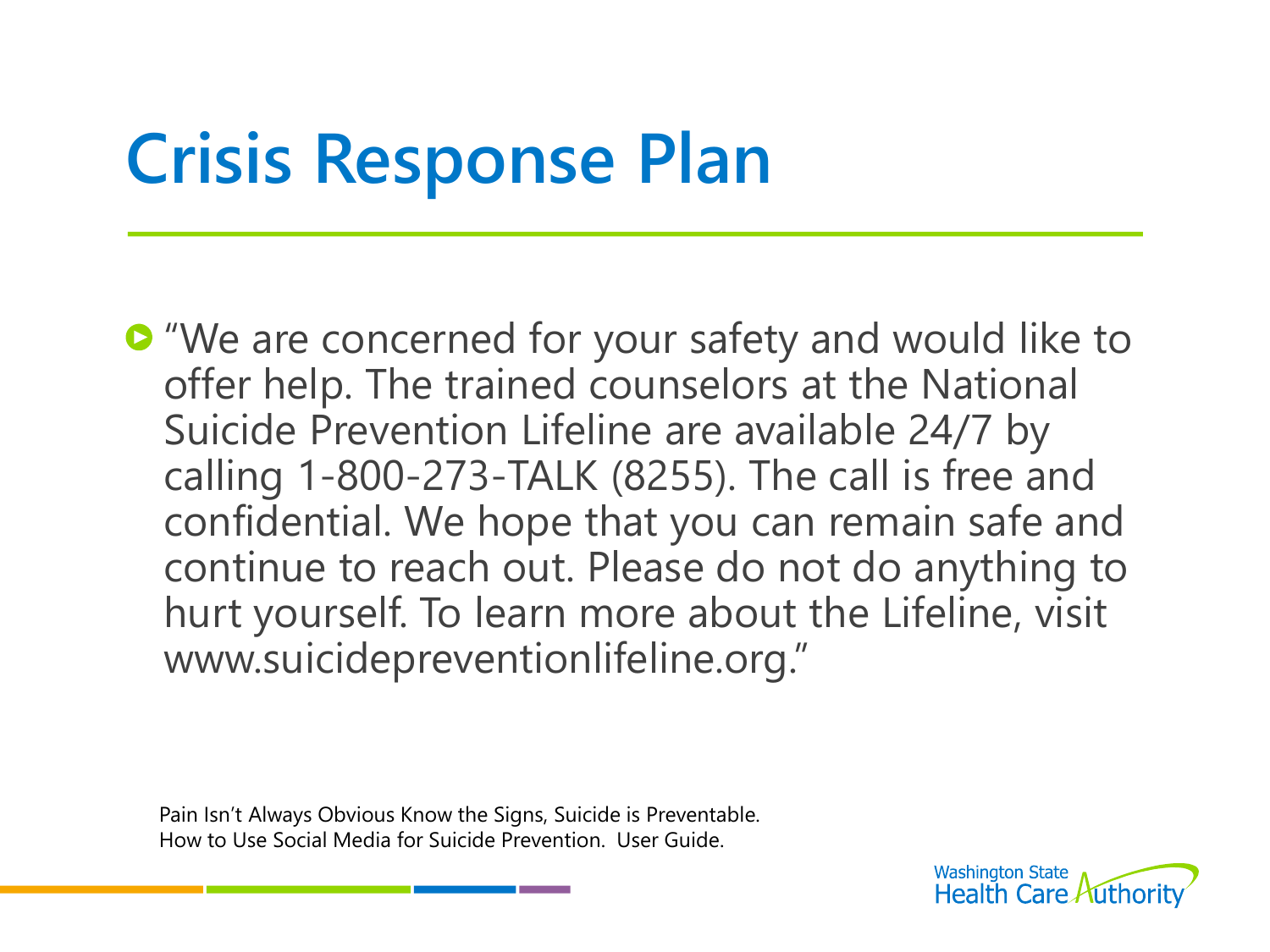**•** "Thank you for reaching out and caring about your suicidal friend. Feel free to call the National Suicide Prevention Lifeline at 1-800-273-TALK (8255) yourself so that you can find out what resources are available in your area. Most importantly, please encourage your friend to call us."

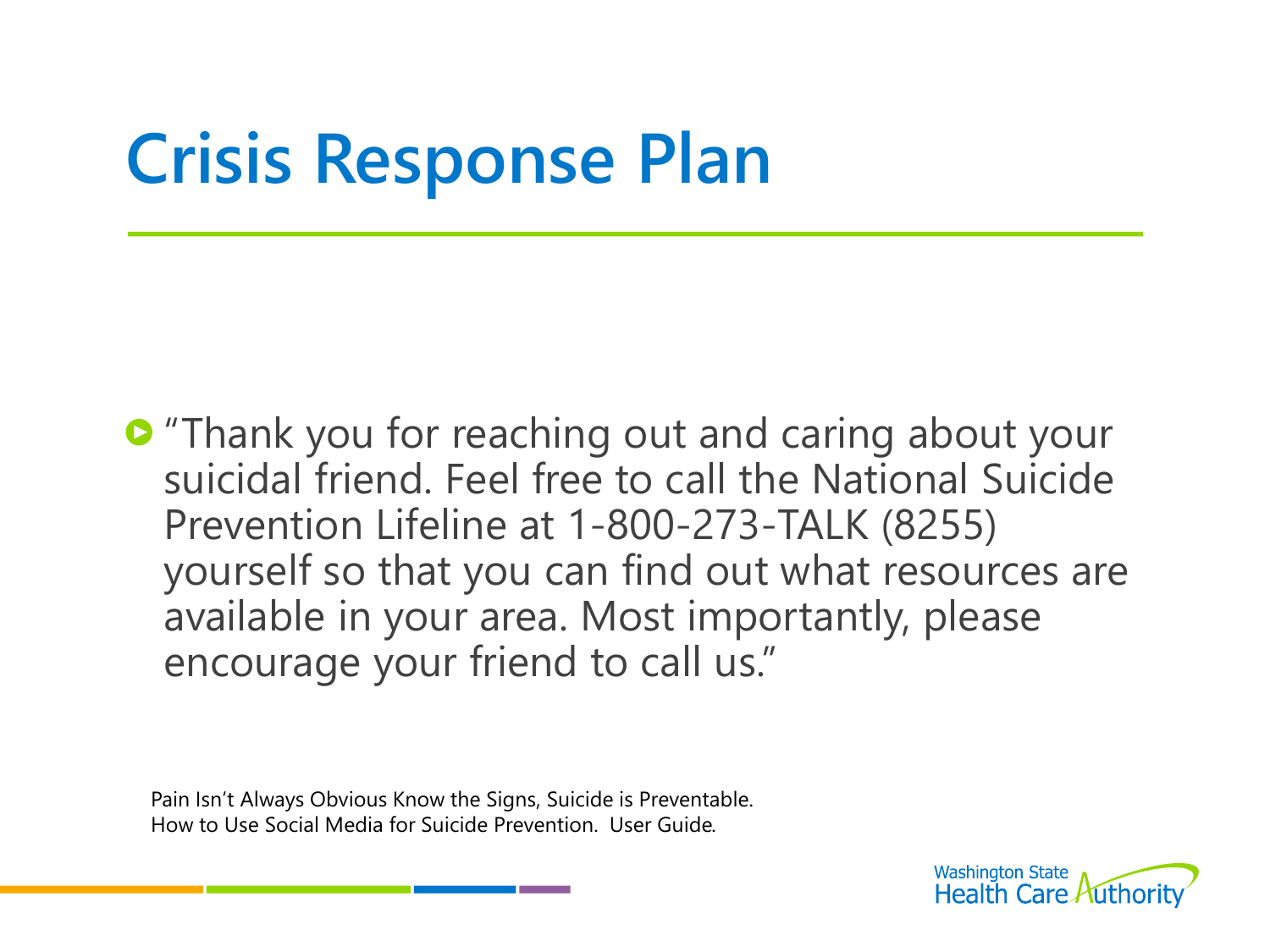## **10 Social Media Tips Cont.**

- 4. Platform reaches your target population
- 5. Fresh and engaging content
- 6. Track posts and responses
- 7. Speak in laymen's terms

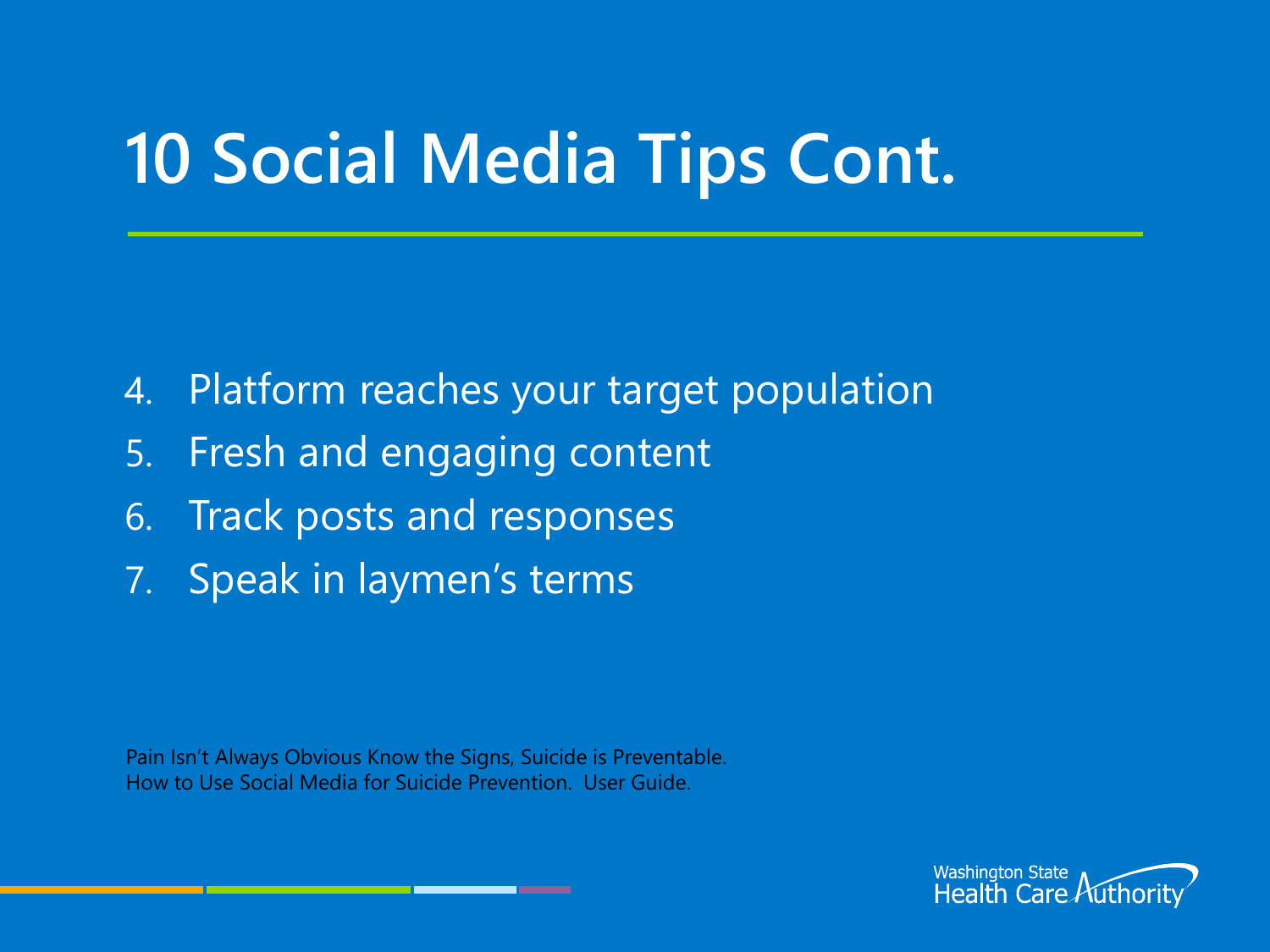### **10 Social Media Tips Cont.**

- 8. Engage with users
- 9. Monitor post engagement
- 10. Monitor effectiveness

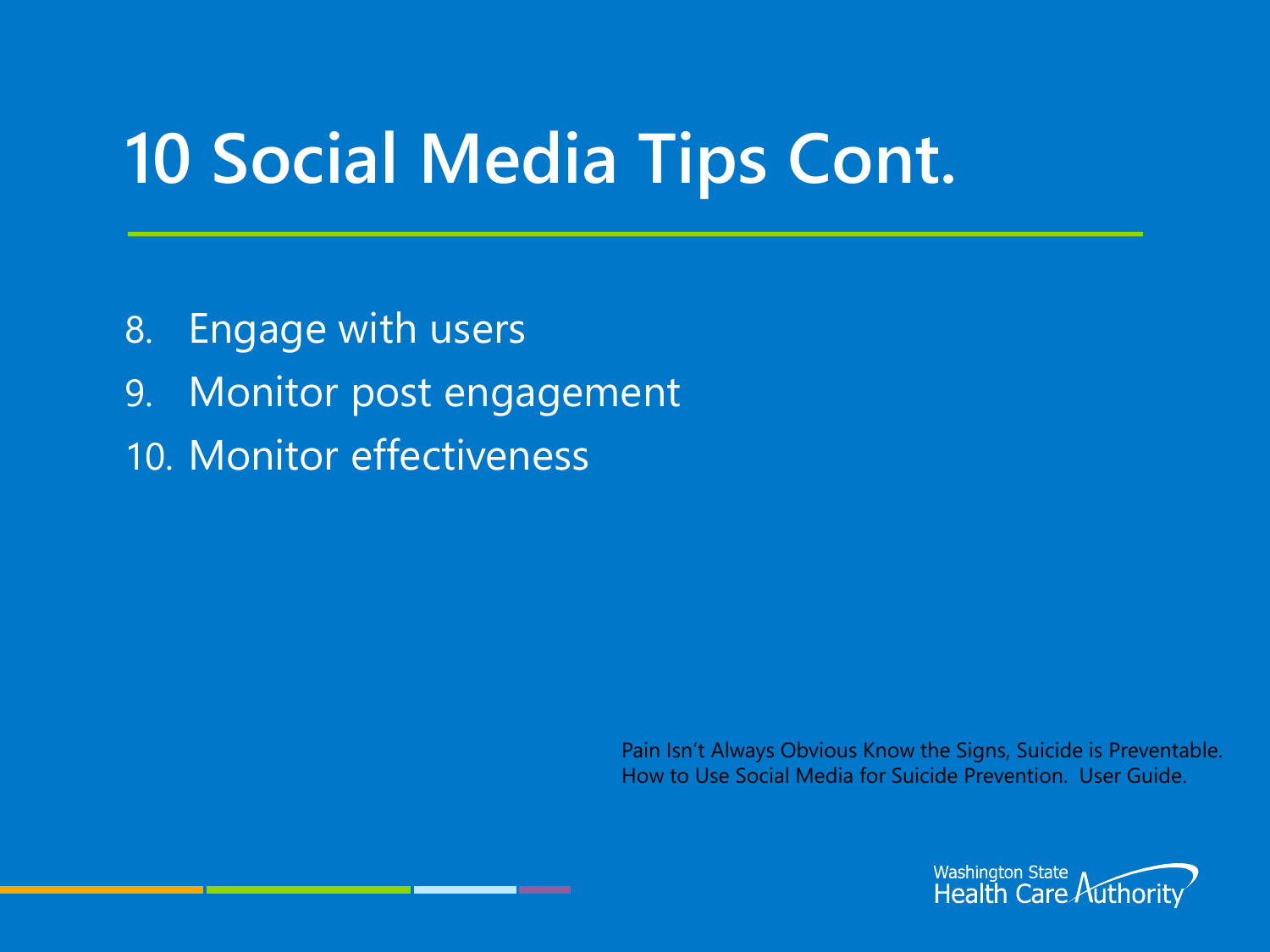# **Tips for Connecting**

#### While Social Distancing

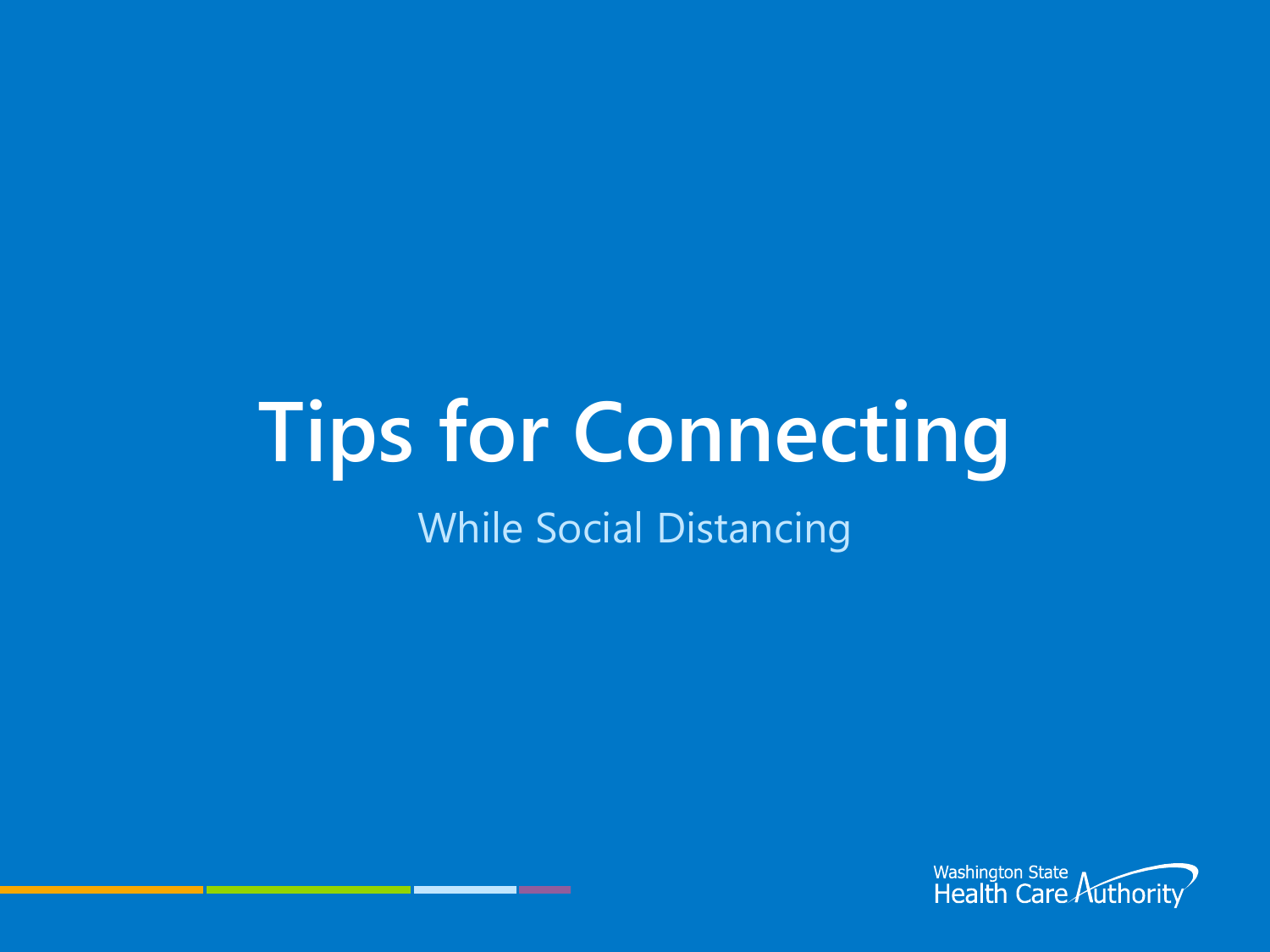# **Tips for Connecting**

- **Connect with Family/Friends/Neighbors**
- **Connect with Culture**
- **Connect with Yourself**
- **Staying Active and Engaged**

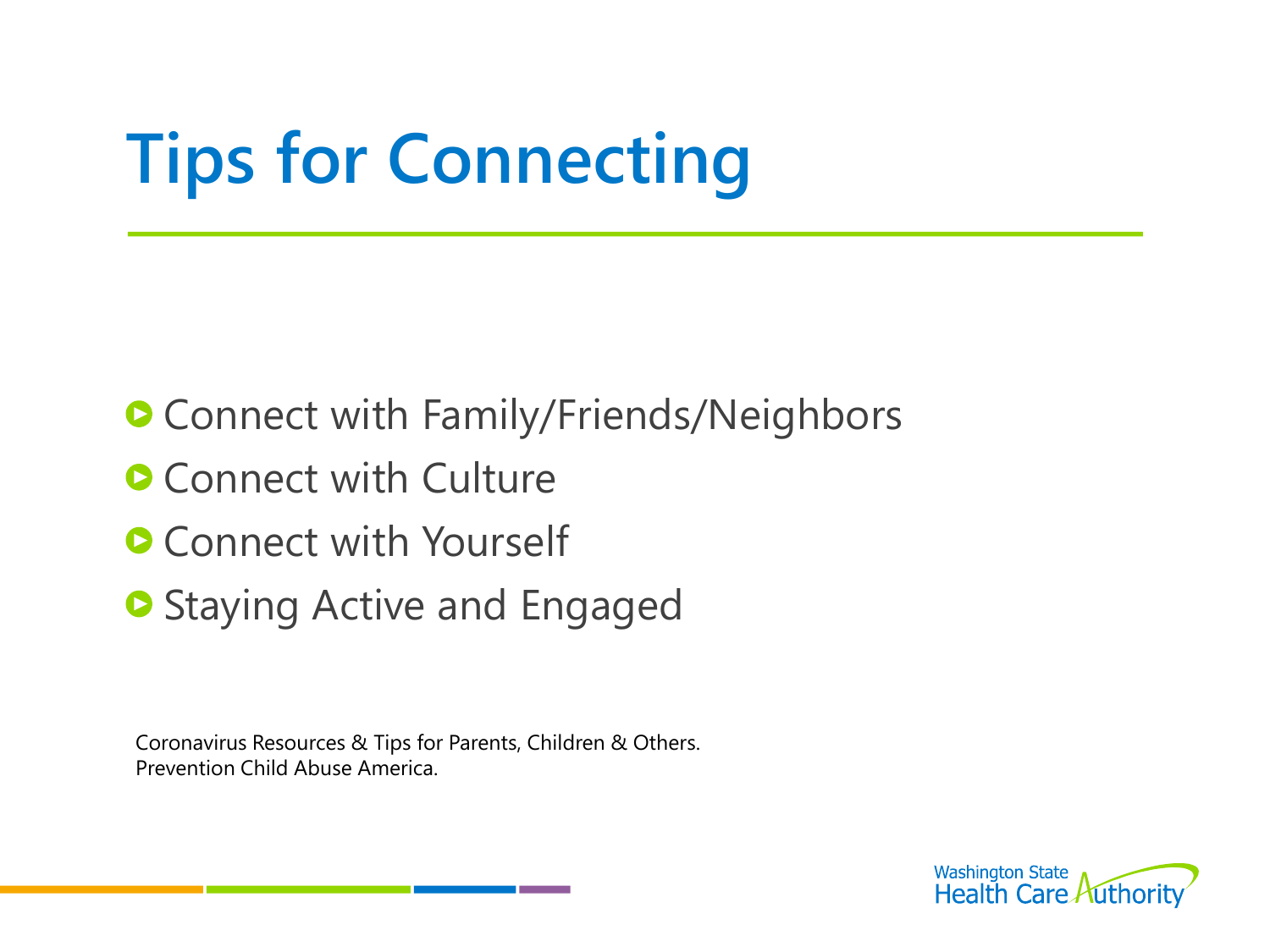#### **WHAT IS A SHARED FAMILY TREE?**



- **O** Video calls
- **O** Look at photo albums and discuss family heritage
- **O** Create a family tree
- **O** Write letters to/create cards for relatives

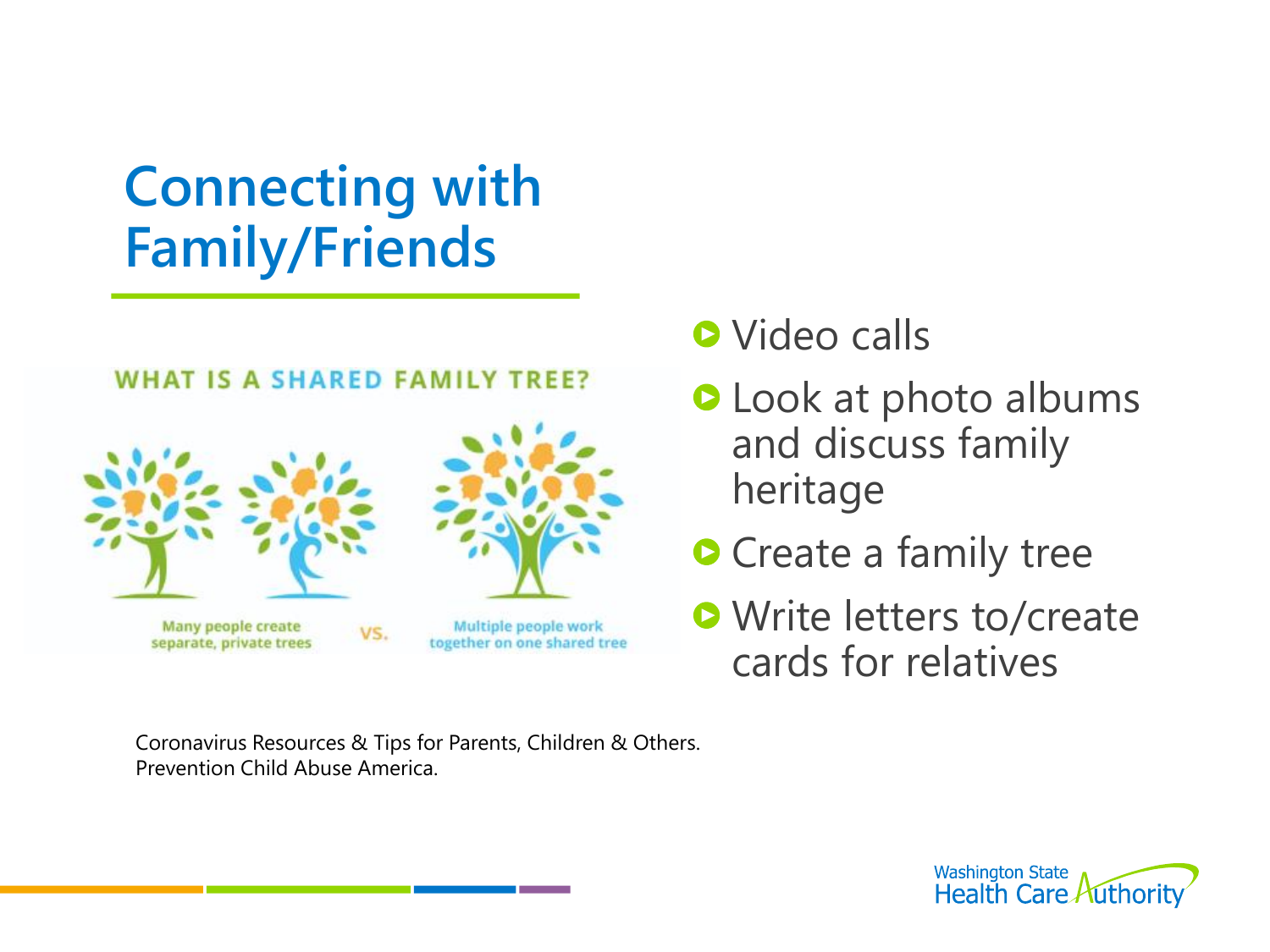- Go outside and greet neighbors and passersby from a safe distance
- **Play card and board games**
- **O** Make art or do crafts
- **Write stories and poetry together**

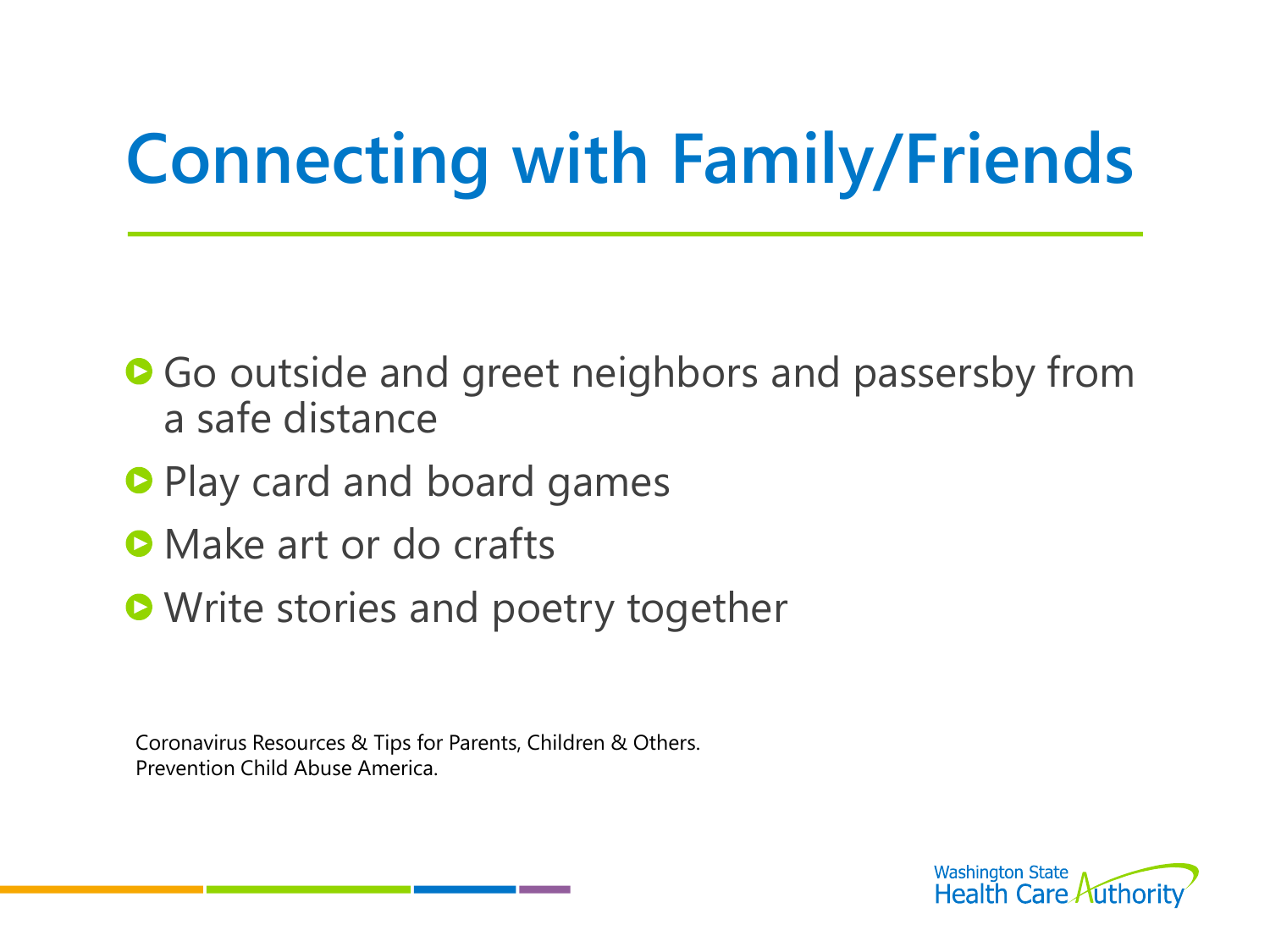**Read stories virtually** ● Online Bookclub Create and send video's **• Care packages • Virtual dance parties** 



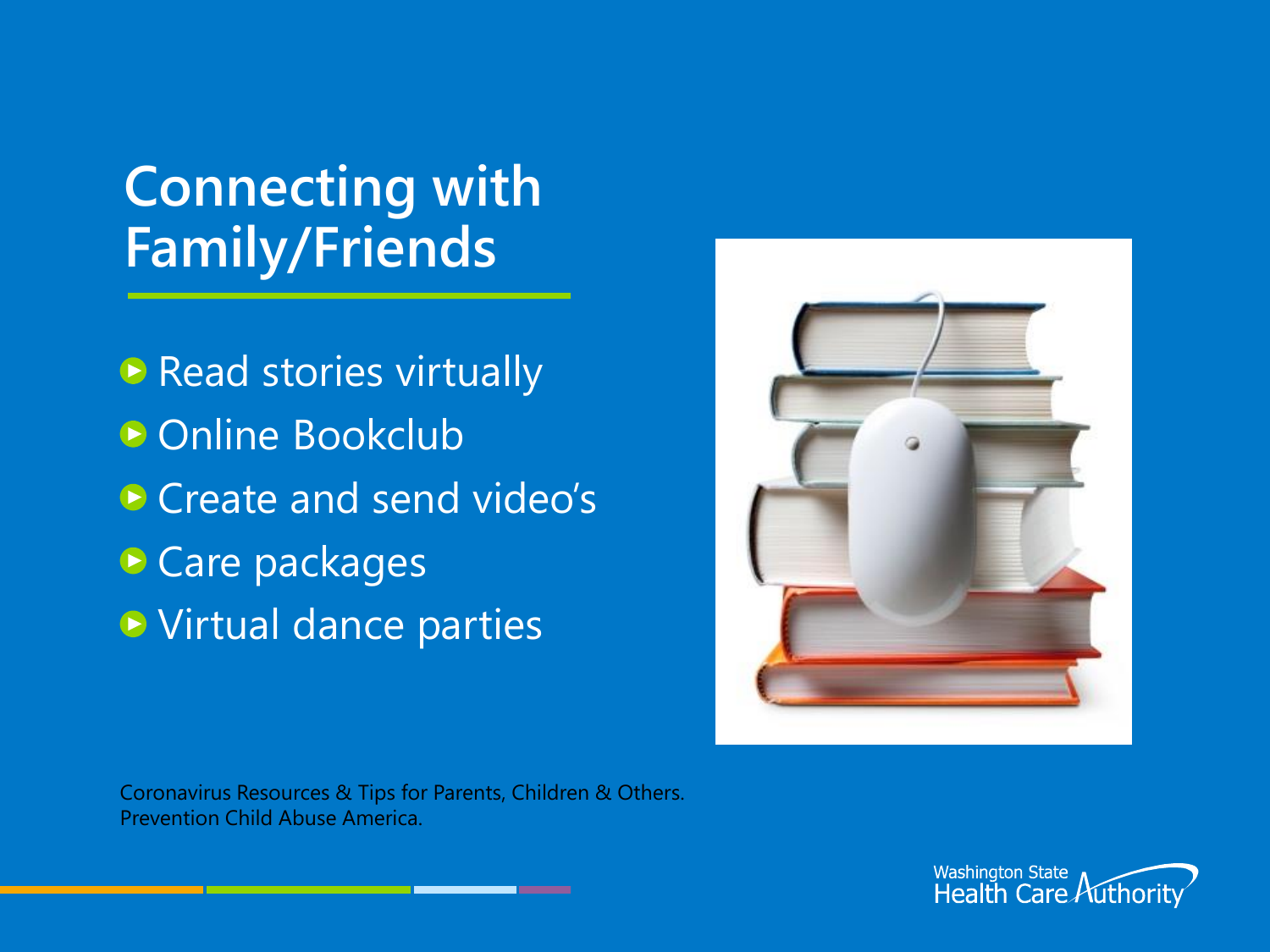#### **O** Host a virtual meal

- **Attend a virtual concert ("cloud clubbing"), church** service, or exercise or yoga class
- **Play an online game together**
- **O** Watch a movie together

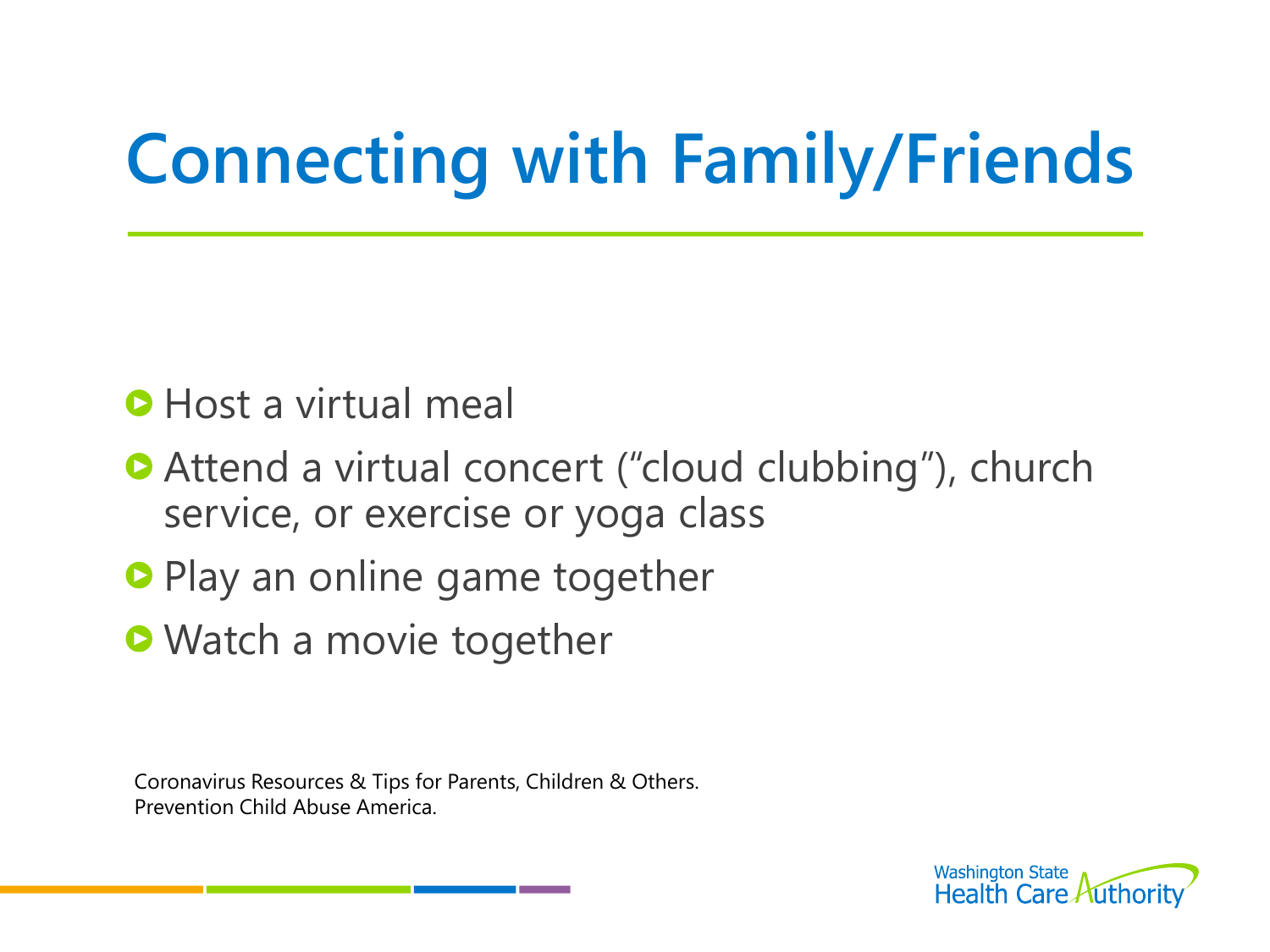# **Connecting with Culture**

- **Read books about your culture**
- **Cook a meal that reflects cultural heritage**
- **Play and dance to culturally relevant music**
- O Visit museums around the work via Google Arts & **Culture**

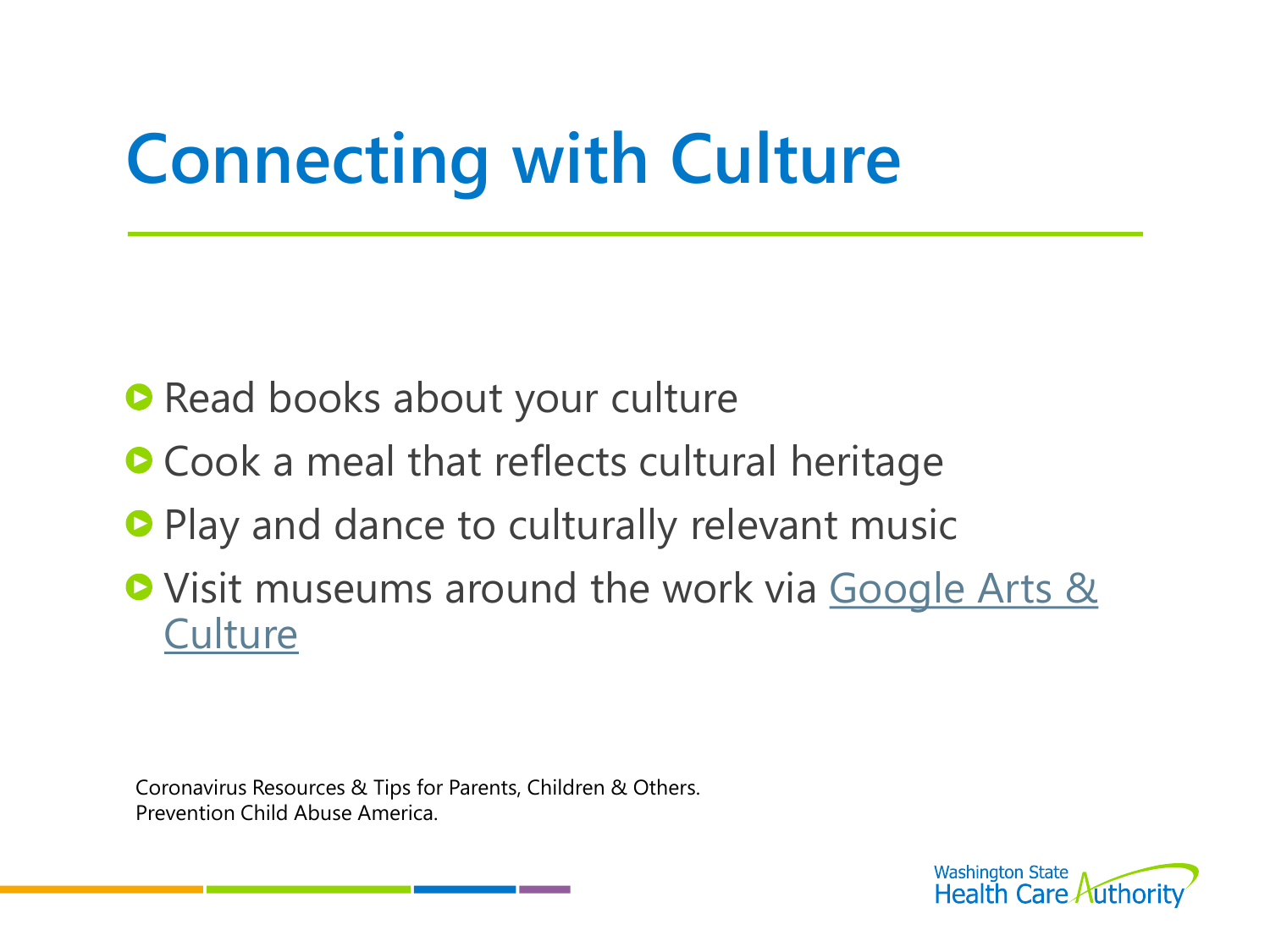#### **Connecting with Yourself**



- **Meditate or do yoga**
- **O** Journal or read
- **O** Exercise
- **Adequate sleep**
- **C** Eat healthfully
- **O** Let light in
- **Have self compassion**
- **O** Stay connected

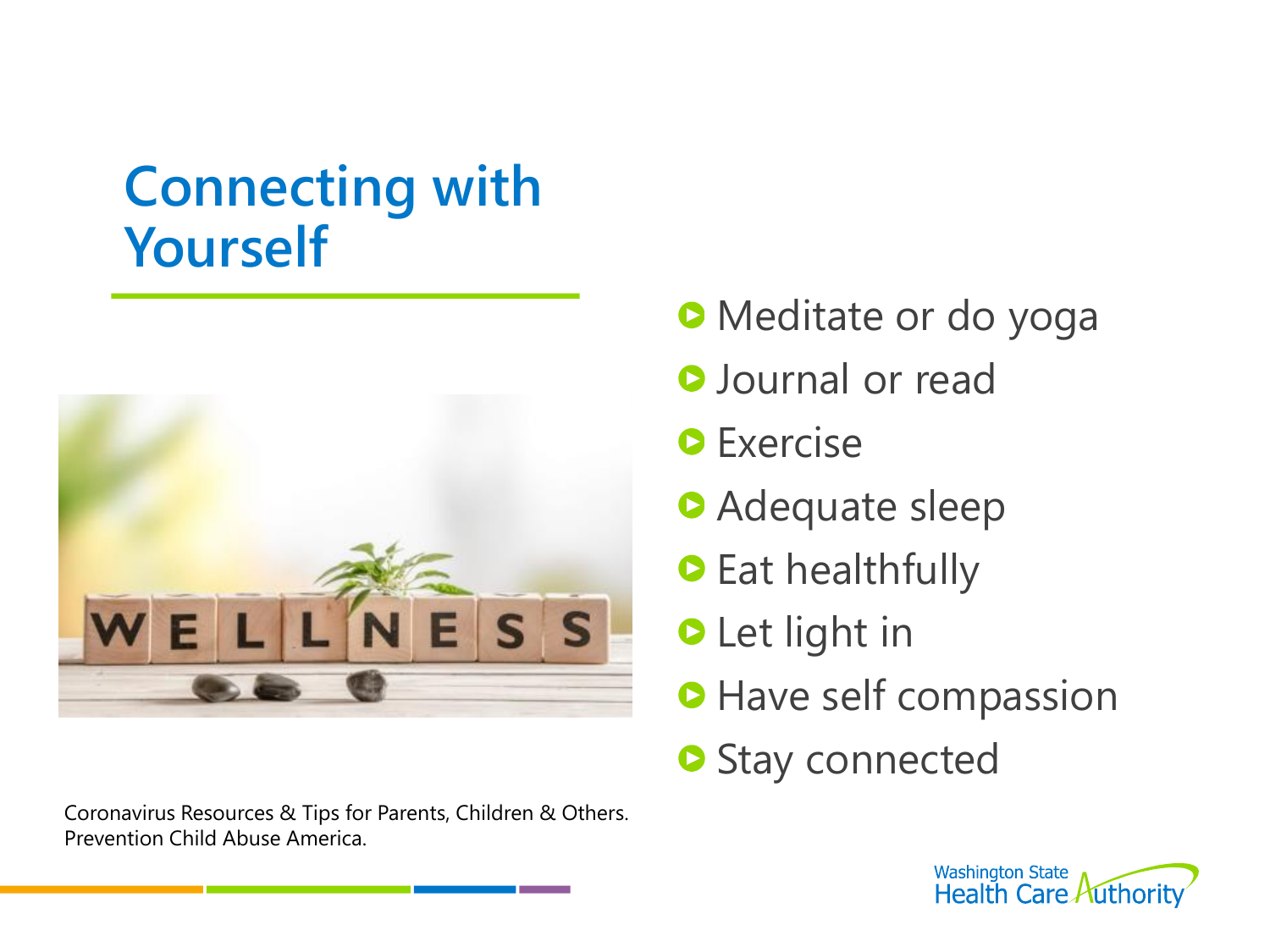#### **Tips to Manage Stress & Anxiety**

- **Be kind to yourself**
- **O** Routine
- **O** Stay Informed
- **C** Learning can be fun
- **Take care of your body**



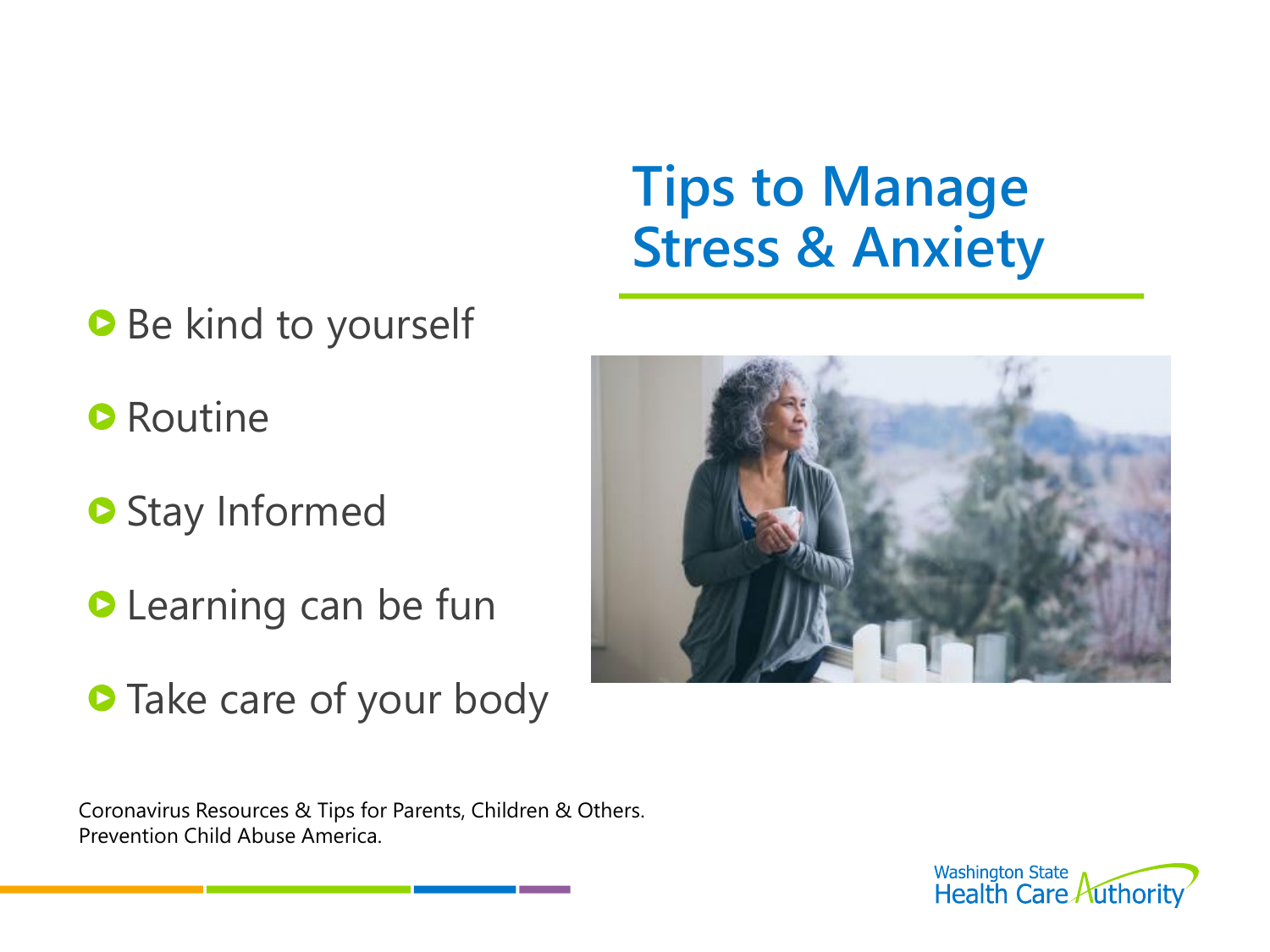#### **References**

- $\bullet$ Pain Isn't Always Obvious Know the Signs, Suicide is Preventable. How to Use Social Media for Suicide [Prevention. User Guide. http://eiconline.org/teamup/wp-content/files/13-CALM-0106-](http://eiconline.org/teamup/wp-content/files/13-CALM-0106-Socialmedia_Guide_FNL.pdf) Socialmedia\_Guide\_FNL.pdf
- Preventing Suicide: A Technical Package of Policy, Programs, and Practices. National Center for Injury Prevention  $\bullet$ and Control. Center for Disease Control. <https://www.cdc.gov/violenceprevention/pdf/suicideTechnicalPackage.pdf>
- [WA State Suicide Prevention Plan. http://www.sprc.org/sites/default/files/Washington631-058-](http://www.sprc.org/sites/default/files/Washington631-058-SuicidePrevPlan.pdf)  $\bullet$ SuicidePrevPlan.pdf
- Support for Suicidal Individuals on Social and Digital Media. National Suicide Prevention Lifeline.  $\bullet$ [https://suicidepreventionlifeline.org/wp-content/uploads/2018/09/lifeline\\_socialmedia\\_toolkit.pdf](https://suicidepreventionlifeline.org/wp-content/uploads/2018/09/lifeline_socialmedia_toolkit.pdf)
- Safe and Effective Messaging for Suicide Prevention. Suicide Prevention Resource Center.  $\bullet$ <https://www.sprc.org/sites/default/files/migrate/library/SafeMessagingrevised.pdf>
- $\bullet$ Coronavirus Resources & Tips for Parents, Children & Others. Prevention Child Abuse America. <https://preventchildabuse.org/coronavirus-resources/>
- $\bullet$ Promote Social Connectedness and Support. Suicide Prevention Resource Center. <https://www.sprc.org/comprehensive-approach/social-connectedness>
- Strategic Direction for the Prevention of Suicidal Behavior. Promoting Individual, Family, and Community  $\bullet$ Connectedness to Prevent Suicidal Behavior. [https://www.cdc.gov/ViolencePrevention/pdf/Suicide\\_Strategic\\_Direction\\_Full\\_Version-a.pdf](https://www.cdc.gov/ViolencePrevention/pdf/Suicide_Strategic_Direction_Full_Version-a.pdf)
- Sources of Strength.<https://sourcesofstrength.org/homebased>  $\bullet$
- QPR Institute. [https://qprinstitute.com/.](https://qprinstitute.com/) Personal Communication  $\bullet$
- Coping and Support Training. <https://www.reconnectingyouth.com/content/our-programs/cast> Personal  $\bullet$ Communication